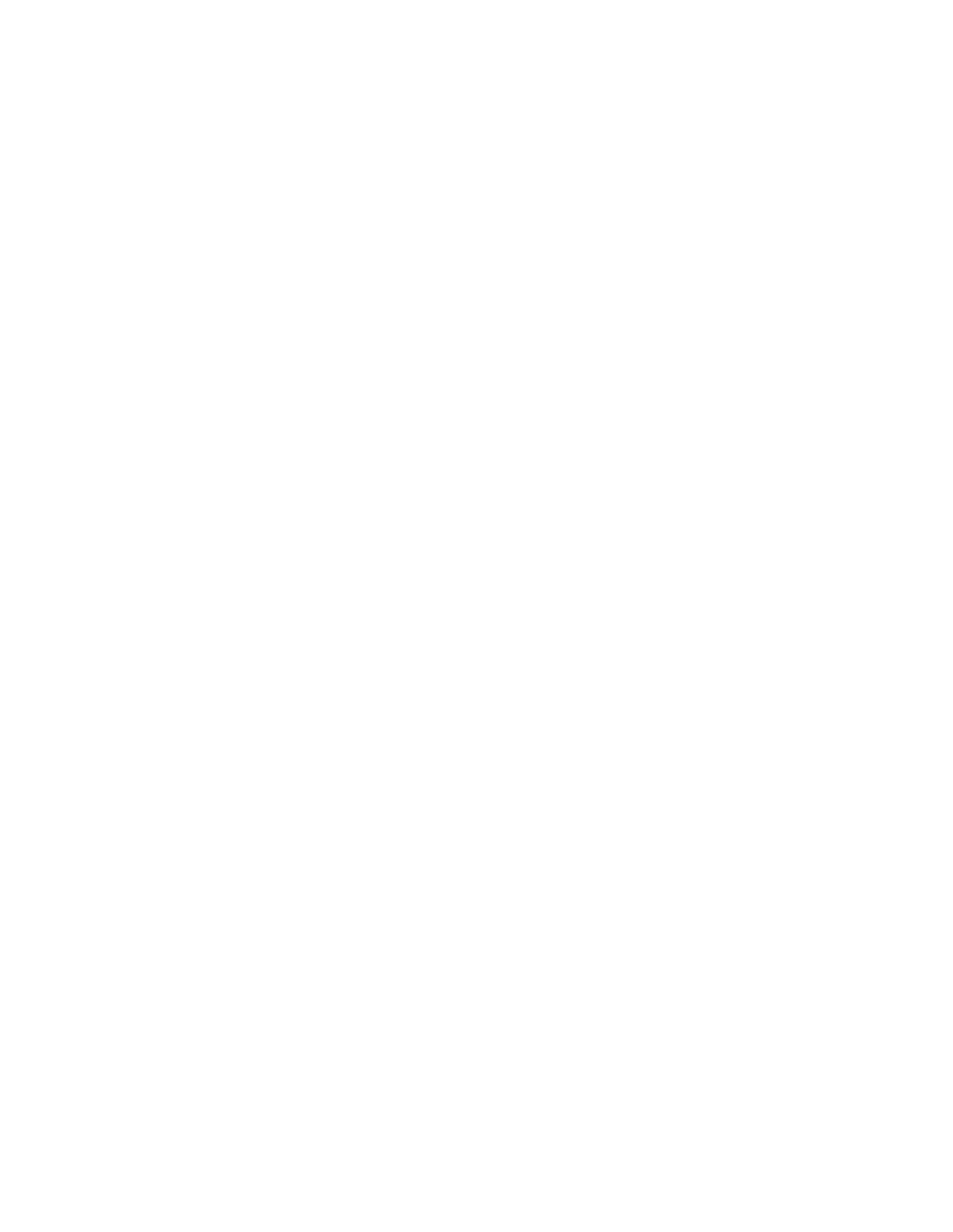

# **CONTENTS**

| I            |                                                                                             |  |
|--------------|---------------------------------------------------------------------------------------------|--|
| $\mathbf{I}$ |                                                                                             |  |
| III          |                                                                                             |  |
| IV           |                                                                                             |  |
| V            |                                                                                             |  |
| VI           |                                                                                             |  |
|              | Annex 1: Questionnaire: Survey of Central Government Internal Financial Control in Europe15 |  |
|              |                                                                                             |  |
|              |                                                                                             |  |
|              |                                                                                             |  |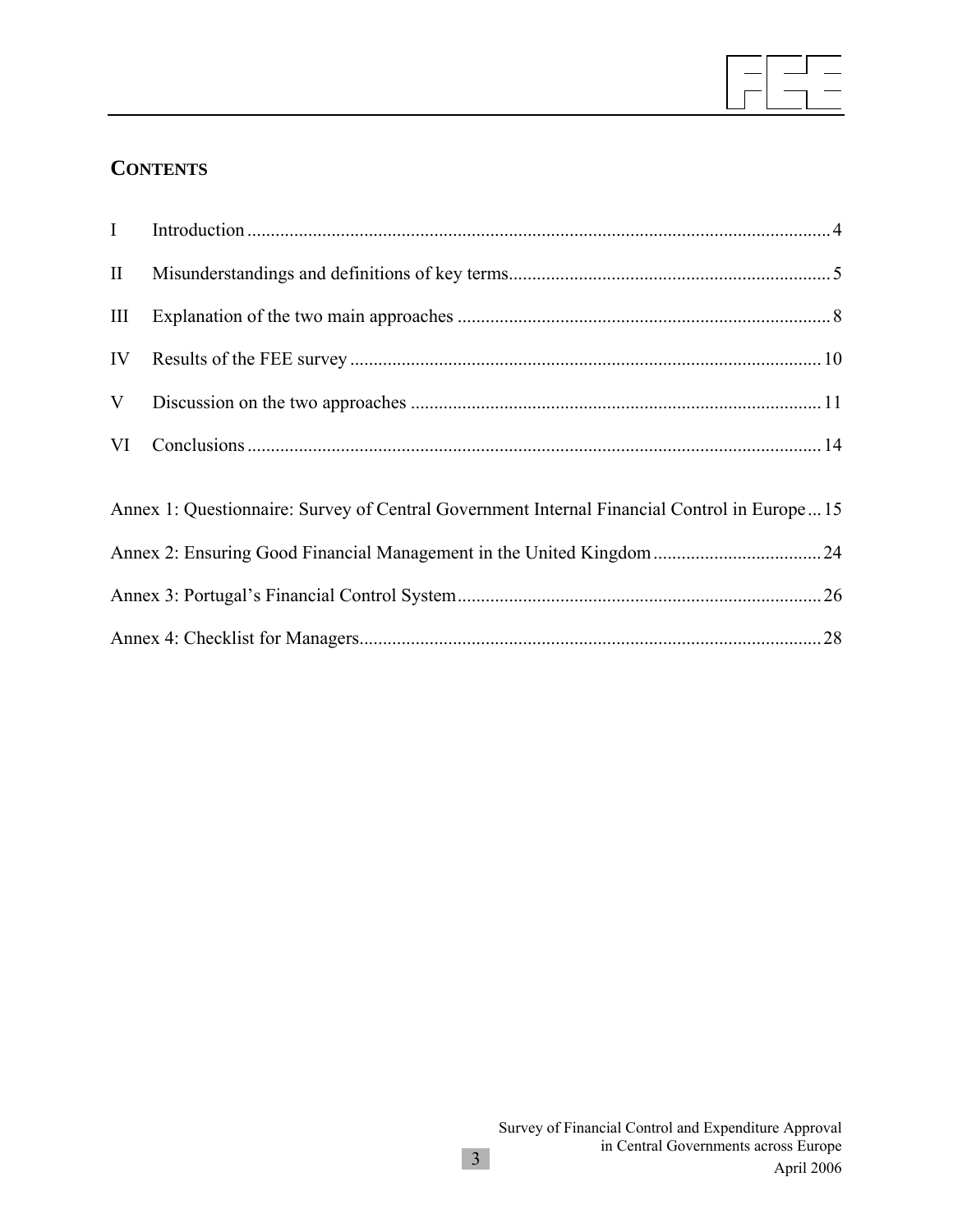

## **I INTRODUCTION**

- 1. FEE recognised that a variety of approaches were being adopted to ensure financial control over expenditure approvals by different European governments. In addition, FEE was aware that there was a move to change the approach adopted by some governments. For this reason, FEE undertook a survey in July 2004 to identify current practices to ensure internal financial control over expenditure approvals within central government institutions in the European Union. This report sets out the results and aims to provide further details and explanations on the main two approaches currently adopted.
- 2. These approaches should be considered in the wider context of risk management and internal control. In September 2004 the COSO Committee in the US issued their publication *Enterprise Risk Management – integrated framework.* This built on their seminal work on internal control which had been issued over a decade earlier. In March 2005, FEE issued a discussion paper, *Risk Management and Internal control in the EU.* These papers recognise that internal control is an approach to the wider issue of risk management. The FEE survey aimed to provide more information on one aspect of internal control, the manner in which financial approval is given for proposed items of expenditure.
- 3. FEE received completed questionnaires from 17 European countries. As expected two broad approaches are being practiced:
	- In some countries operational managers or budget managers check and authorise payments without an independent check being undertaken *before* payment;
	- In other countries specialist officers provide this check and authorisation function, for example, financial controllers.

This report is divided into five main sections:

- Misunderstandings and definitions of key terms;
- Explanation of the two main approaches;
- Results of the FEE survey;
- Discussion on the two approaches; and
- **Conclusions**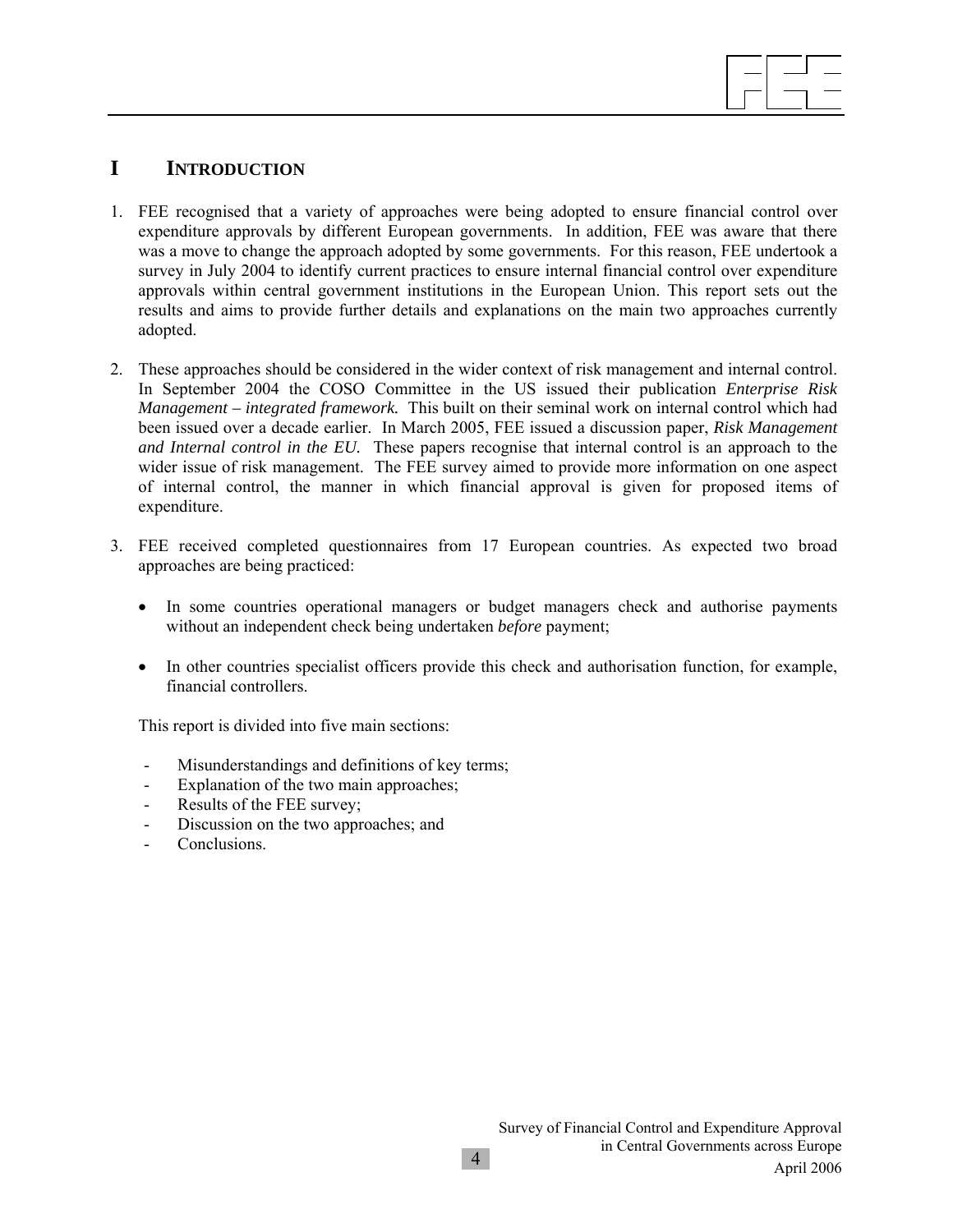

# **II MISUNDERSTANDINGS AND DEFINITIONS OF KEY TERMS**<sup>1</sup>

- 4. Many of the key concepts used in articles and books on financial control are not clearly defined. In some cases, they may be well defined and understood by accountants and auditors in one country, but are then used with a variety of different meanings in other countries. In other cases, generally recognised words do not exist to distinguish between concepts such as control and audit. This may create confusion and misunderstandings, and it can make reform work in some countries more difficult and time-consuming than it would be if there was a common understanding of the key concepts.
- 5. Within the European Union, the term "financial control" is used in different ways. In certain Member States. "Financial control" is an overall system of organisations, controls, rules, procedures and regulations set up to provide reasonable assurance of economic, efficient and effective use of finance. This system is wide ranging and includes *ex-ante* controls (that is those acting before, for example, a payment is made), internal and external audits, systems audits, performance and information technology (IT) audits, etc., and covers a variety of organisations and functions. In other Member States, the term "financial control" is used in a more restricted sense, to refer to a specific function performing certain aspects of the overall control function, e.g. a centralised *ex-ante* financial control organisation, an inspectorate general, treasury or external audit service, or a specific procedure (*exante* control or internal audits).
- 6. It is therefore possible to make the following refinements in the terminology of the various aspects of "financial control":
	- (i) Internal financial control: refers to the government's internal control systems aimed at protecting the financial interests of the government at large, while external control refers to financial control activities by external bodies (normally supreme audit institution and reporting to parliament) whose task it is to scrutinise and assess the financial control systems of the government;
	- (ii) Third party *ex-ante* approval: is the procedure whereby an independent financial control organisation (whether centralised or decentralised) checks and approves the financial effects of management decisions before the action is taken. These checks may occur before an official order is issued, before an invoice is paid or at both stages. In any case, this process provides for the refusal by the controller. This may, however, be overruled under certain strict conditions (the so called "passer-outre" procedure in the EU). The Treasury function of the Ministry of Finance may also have undertaken certain functions of the *ex-ante* approval process (e.g. checking the availability of funds before approving a contract or of committed funds before making disbursements);
	- (iii) Internal Auditing: is "an independent, objective assurance and consulting activity designed to add value and improve an organization's operations. It helps an organization accomplish its objectives by bringing a systematic, disciplined approach to evaluate and improve the effectiveness of risk management, control, and governance processes." (defined by the IIA

 $\overline{a}$ 1 This section is adapted from *Public Management Forum*, SIGMA Volume V Number 6, November/December 1999: http://www.sigmaweb.org/PDF/PMF/PMF99\_V5N6E.PDF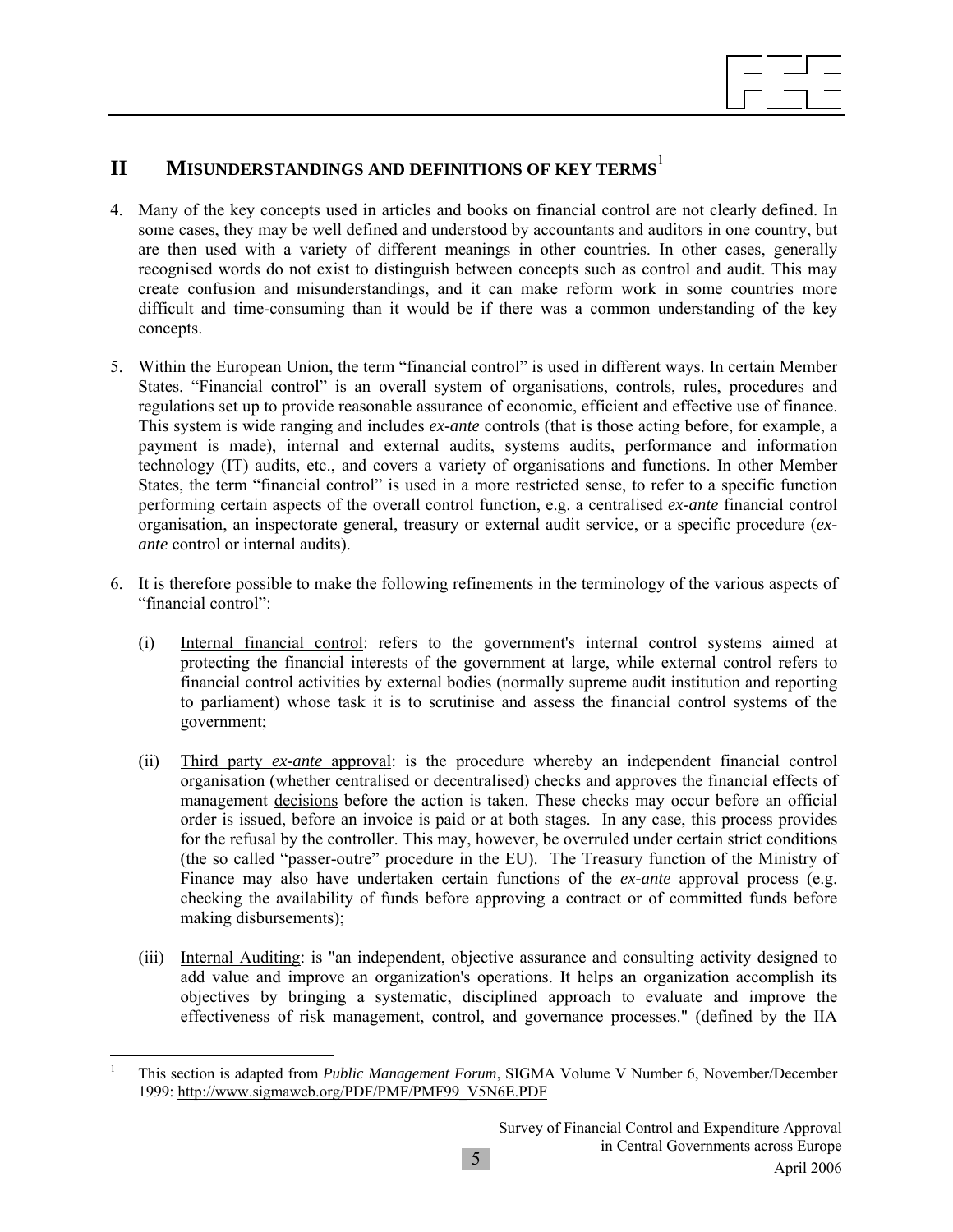http://www.theiia.org/?doc\_id=1499). Internal auditors assist senior management to improve and maintain sound systems of internal control within their organisations and so manage the risks the Government faces in achieving its objectives. It reviews individual systems and processes makes recommendations to the relevant manager on how risks may be reduced by improving internal controls.

- 7. In the past, internal audit might also have been responsible for checking on individual transactions (before or after the payment has been made). It is now increasingly recognised that there are two separate functions which are better undertaken by discrete sections. Thus internal audit is more usually restricted to checking the soundness or otherwise of internal controls rather than confirming that the individual transactions are themselves regular. Responsibility for the latter function (if retained) is then given to a separate unit or section.
- 8. It is generally accepted Internal audit, because it is now designed to review operational effectiveness, should be systems rather than transaction based. It should use sampling techniques to assess the quality of the control procedures. It should focus its resources on the areas of greatest risk to the organisation.
- 9. Thus accepted good practice now suggests that internal audit should provide assurance to senior management that the organisation's risk management procedures are adequate and that appropriate internal controls are being used to mitigate or reduce the most significant risks. Where such controls are not considered to be sound, internal audit should provide recommendations which are aimed at helping to improve the overall control system rather than identifying individual transactions which are irregular.
- 10. Within the context of providing approval for planned expenditure within government administrations the following distinctions may be made:
	- **Financial Control** refers to the financial aspects (whether administrative, managerial or budgetary) of management/internal control. Such controls may be either *ex-ante* (controls in advance of expenditure) or *ex-post* (controls after expenditure);
	- **Management/Internal Control** refers to all the procedures and means making it possible to meet objectives and to comply with the budget and the rules in force, to safeguard assets, ensure the accuracy and reliability of accounting data and facilitate management decisions, in particular by making accurate financial information available at the appropriate time;
	- **Internal Audit** indicates a department within an entity, entrusted by its management with carrying out checks and assessing the entity's systems and procedures in order to minimize the likelihood of fraud, errors and inefficient practices. Internal audit must be independent within the organisation and report directly to management. The term can also indicate an activity;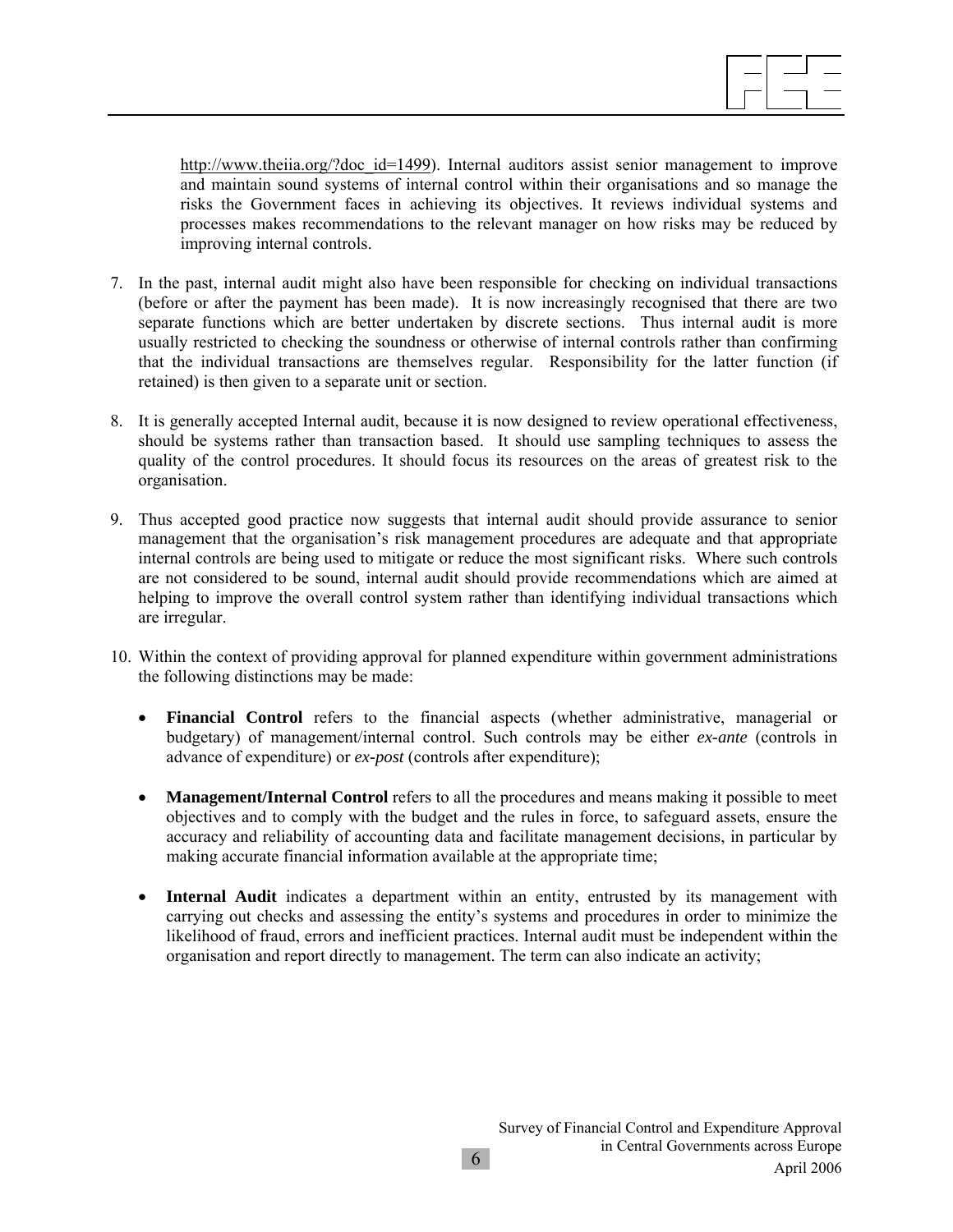• **External Audit** means audit carried out by a body which is external to and independent of the auditee, the purpose being to give an opinion on and report on the accounts and financial statements, the regularity and legality of operations, the financial management and performance<sup>2</sup>.

Control review function responsibilities:

|                        | <b>Internal</b>                | <b>External</b> |
|------------------------|--------------------------------|-----------------|
| <b>Ex-ante control</b> | Financial controller           |                 |
|                        | <b>Inspectorate General</b>    |                 |
| <b>Ex-post control</b> | Internal audit (less recently) | External audit  |
|                        |                                |                 |

 $\frac{1}{2}$  Adapted from the nine language glossary of terms *Glossary: Selection of Terms and Expressions Used in the External Audit of the Public Sector* by Patrick Everard and Diane Wolter. © 1989 Court of Auditors of the European Communities, Luxembourg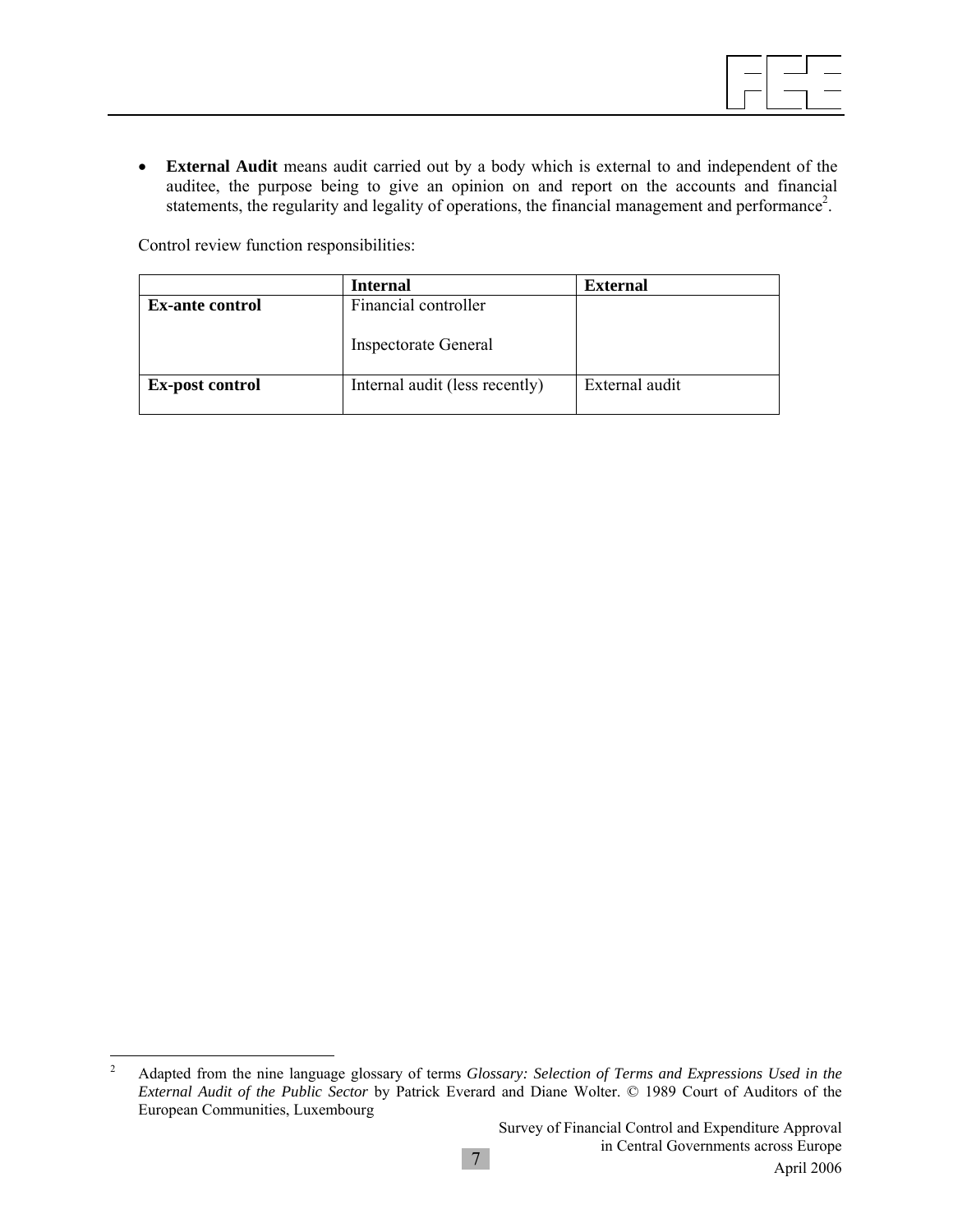

### **III EXPLANATION OF THE TWO MAIN APPROACHES**

- 11. One of two approaches are generally adopted for responsibility for checks before the payment is made:
	- "Pre-audit" or ex-ante control in some governments the check and authorisation function is provided by specialist officers, for example, financial controllers (see also Annex 2 on the Portuguese system); and
	- Managerial checks: in some countries operational managers or budget managers have authority to check and authorise payments without an independent check being undertaken *before* payment (see also Annex 3 on the UK system).
- 12. Pre-audit is the process where financial transactions, especially expenditure, are reviewed by an independent body (e.g. internal audit, external audit or a specialised control service) before the goods or services are committed (formally ordered) or before the associated payments are made. In some countries (Belgium and Greece), the external auditor is also involved and carries out a further prepayment check before the invoice can be paid and thus forms part of the payment process. These checks, authorisations and certifications may occur at both the commitment (ordering) stage of the transaction and prior to the payment of the associated invoice. Individual transactions are examined for propriety before they are completed. A payment may not be made until the auditor has approved the related voucher after examining the supporting documents. Centralised ex ante auditing by the supreme audit institution is still practised in a few countries. In other countries, however, such audits are an element of management control, and therefore not the responsibility of the external auditor. In these countries, ex ante auditing by the external auditor has been largely abolished, with the external auditor focusing on the reliability of the measures taken by each ministry to avoid illegal or improper payments and other transactions.
- 13. France also provides an example of the first type of approach. The financial controller (controleur financier), who is an officer from the central Ministry of Finance posted within line ministries, undertakes a pre-audit of all commitments. The financial controller verifies that there are sufficient funds available in the relevant budget head and that the expenditure is appropriate for this budget. The financial controller then co-signs the official order to indicate that they are satisfied with the regularity of the commitment. This control is in addition to the checks and authorisation undertaken by the authorising officer (*ordonnateur*) or their delegates who are responsible for budget implementation. At the payment stage, an accountant (*comptable public*), who is again an officer of the central Ministry of Finance, is responsible for verifying the regularity of the payment orders in addition to any checks and certifications undertaken by the authorising officer. France is in the process of introducing radical changes to its public sector budgeting and accounting systems. The roles of the *controleur financier* and the *comptable public* are to be retained. However, the *controleur financier* will in future check orders after they have been raised and report to programme managers on any risks they have identified.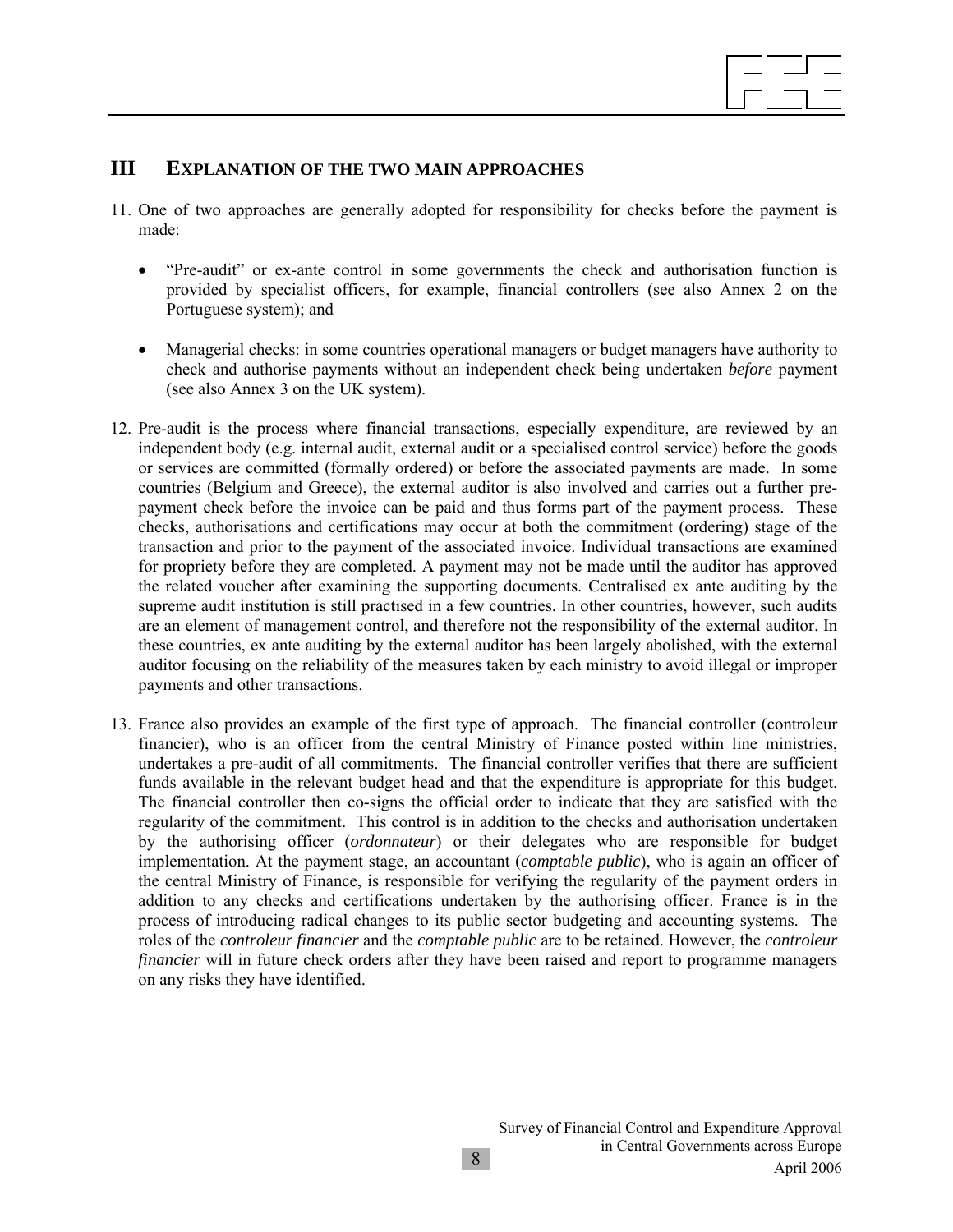14. The UK provides an example of the second approach. A line or operational manager will formally authorise an order before it is issued. Ideally, a different manager will then certify the associated invoice before the payment is made. These officers are employees of the ministry, department or agency who have been authorised by the head of that entity to undertake these tasks. The orders and invoices are not checked or authorised by a second or independent auditor/controller.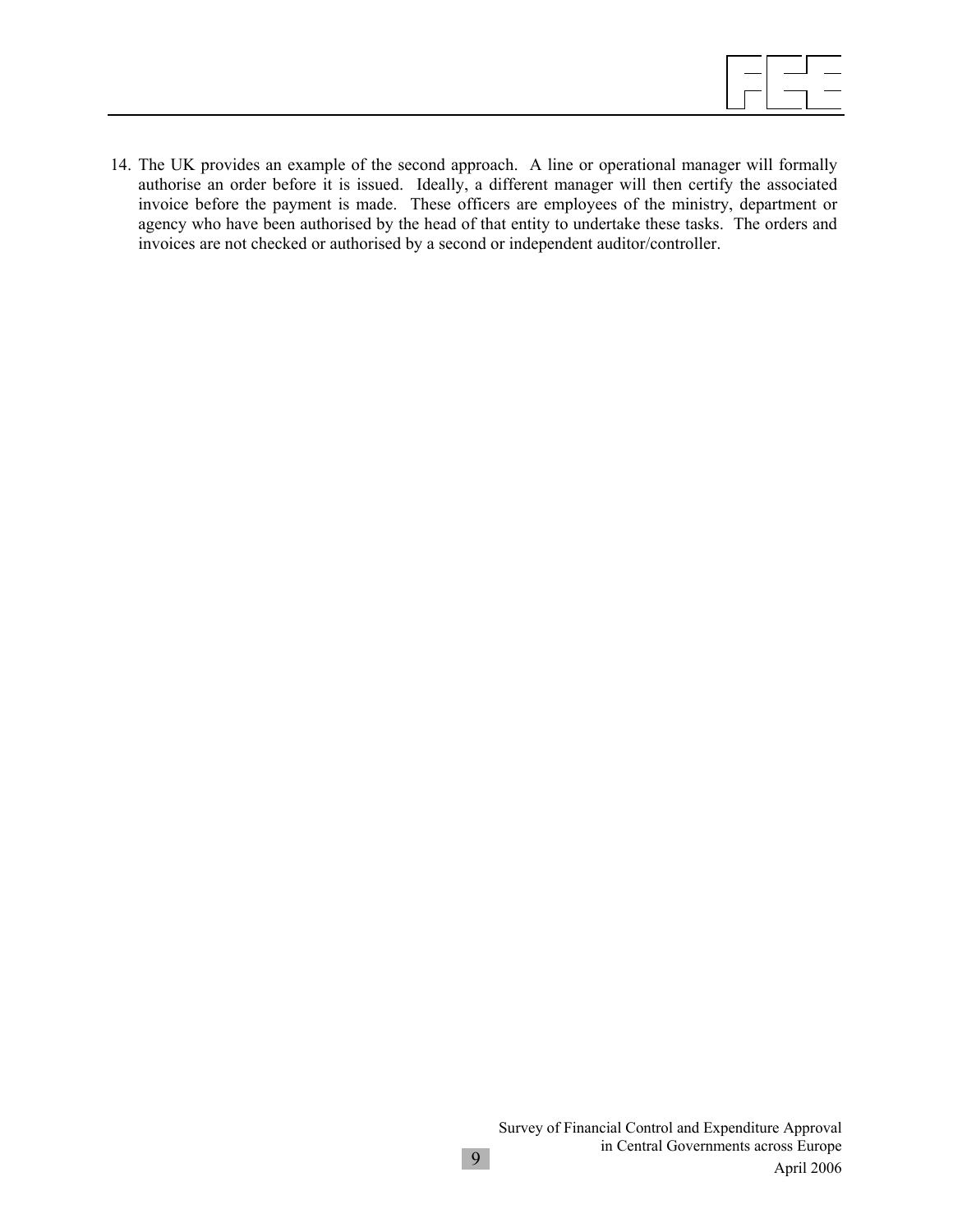

## **IV RESULTS OF THE FEE SURVEY**

- 15. Checks on commitments or proposed payments in central government in the Czech Republic, Hungary, Iceland, Romania, Finland and UK are largely the responsibility of the operational or budget manager. These countries therefore adopt the second approach. In each of these countries (as in most others) a senior official such as the minister or the chief civil servant or their deputy have to sign all orders or invoices or both (apart from small value items). The exceptions appear to be Hungary, Iceland and the UK where such high level checks are not undertaken and so reliance is placed on the operational or budget manager to undertake the necessary checks without any specialist officers undertaking such a role.
- 16. Eight countries have the specialist financial controller role which may be undertaken by staff of the relevant ministry or by staff seconded from the Ministry of Finance. These two approaches are equally common. In addition, in eight of the 17 countries a senior official such as the Minister or the chief civil servant or their deputies have to sign all orders or invoices or both, apart from small items. Finally in one or two countries the internal or external auditors may have a role in this process. In the case of Cyprus and France the line management officials are not expected to check the orders and rely on the specialist officials (although in France this approach is being stopped). Similarly in Bulgaria, Cyprus, Finland and France the line management officials are not expected to check the invoices prior to payment.
- 17. Whilst many countries argue that pre-audit or financial control is an essential complementary part of their internal control systems, six of the countries responding to the survey accepted that such a specialist or high level system of checks may have the effect of delaying the payment of invoices and so exacerbate the level of payment arrears. Nine of the 17 countries responding indicated that there had been changes in the previous two years in this area. Half of these changes were due to computerisation and three due to changes in legislation. Interestingly Iceland introduced organisational changes after consideration of the costs and benefits of such specialist checks and decided to discontinue them. In addition, five countries are currently considering reforms in this area. Romania is integrating its ex-ante financial controls and making them exclusively a line management responsibility.
- 18. Details of the responses received are included at Annex 1.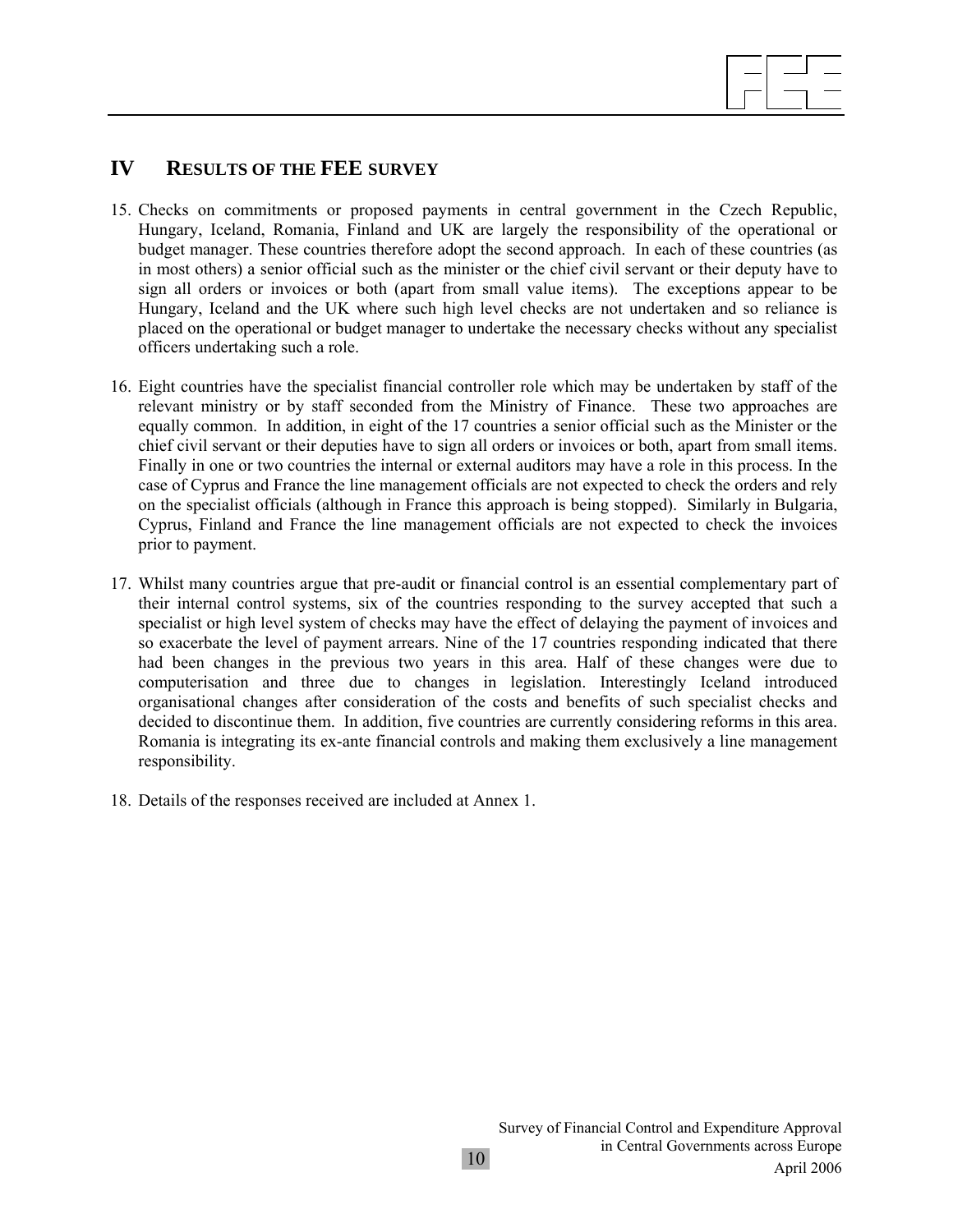

### **V DISCUSSION ON THE TWO APPROACHES**

- 19. The use of a specialist financial control function should be considered carefully as part of the totality of a countries procurement and payment processes. Approval of transactions is only one element of the 'control' process and cannot be deemed to be effective unless all the other elements of the control process exist. Transaction approval is one of the last elements in a whole process of control, not the principal substance of the control process.
- 20. To a certain extent current practices may be the result of a historic approach which countries have not critically assessed in recent years. The cost of such a specialist service may be justified, but it should be reviewed from time to time and only retained if a positive cost benefit assessment is achieved.
- 21. The two approaches may represent two different views of public sector financial management. On the one hand, perhaps, there is the traditional bureaucratic approach with an emphasis on probity and regularity. In this case the additional specialist role(s) of financial controller can be justified by references to a reduction in irregularity. On the other there is the New Public Management approach which puts much greater emphasis on efficiency and giving managers the right to manage. In this case the operational or line managers may be more likely to be given full discretion to approve orders and the payment of the associated invoices. The fact that the UK, one of the leading exponents of New Public Management in Europe appears to be one of the few countries not to have any specialist financial control function leads weight to this argument. This is strengthened by the fact that until recently there was an element of such a specialist function in the UK as internal audit units in local government, at least, would have the responsibility to review independently major construction contracts before the final payment was made to the contractor.
- 22. One body that has formally reviewed its internal financial control function in recent years is the European Commission. Following criticism by the European Parliament of financial management practices within the Commission, which led to the resignation of the entire Commission in March 1999, a Committee of Independent Experts was established. This Committee concluded that "the existence of a procedure whereby all transactions must receive the explicit prior approval of a separate financial control service has been a major factor in relieving Commission managers of a sense of personal responsibility for the operations they authorise while doing little or nothing to prevent serious irregularities." (Second Report by the Committee of Independent Experts on Reform of the (European) Commission  $(10^{th}$  September 1999) (Paragraph 4.18.1 http://www.europarl.eu.int/experts/default.htm
- 23. It went on to say that:

*"whatever the (im)practicalities of these options, the Committee continues to have strong reservations about them on two points of principle. First, ex ante checking, whether it be universal or on the basis of sampling, is unlikely to be a cost-effective process: the effort put in to checking all transactions is clearly disproportionate, while sampling is unlikely to have sufficient dissuasive effect. The second, and fundamental, principle is that any retention of ex ante control runs up against the crucial objection that, de facto if not de jure, it displaces responsibility for financial regularity from the person actually managing expenditure onto the person approving it. This displacement of responsibility, meaning in effect that no-one is ultimately responsible."* (paragraph 4.6.2).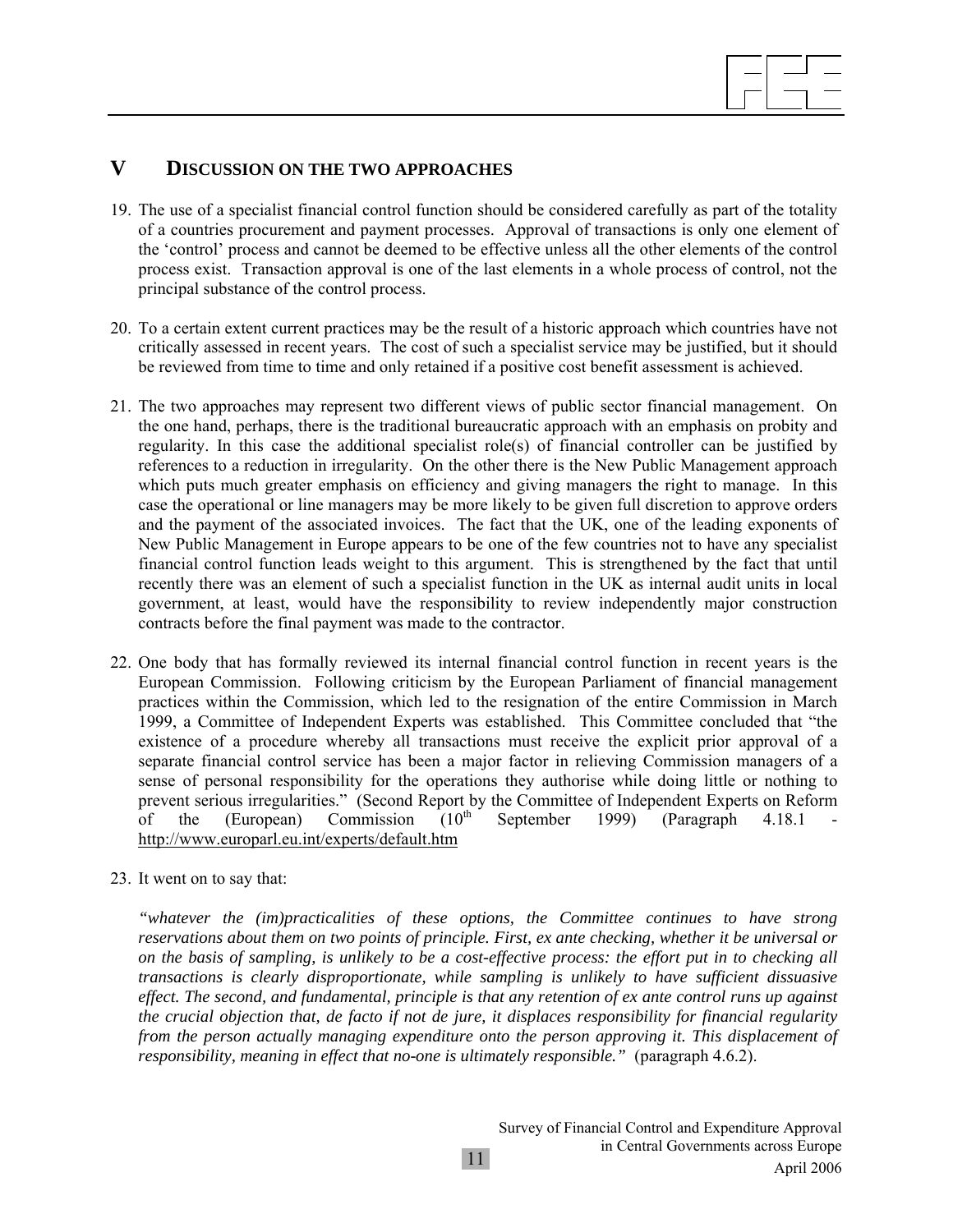- 24. The committee recommended (recommendation 35) that a professional and independent Internal Audit Service should be set up reporting directly to the President of the Commission, that the existing centralised pre-audit function should be dispensed with, and that internal control - as an integrated part of line management - should be decentralised to the Directorates-General (departments) in the Commission. The Commission announced in January 2000 that it would accept this recommendation, and a reorganisation of the Commission services began later that year.
- 25. The European Commission has, however, retained its specialist pre-audit (financial control) function, although this has been devolved to separate units in each of the Directorates-General rather than being a centralized function which had been combined with internal audit.
- 26. There are a range of alternative views on whether or not internal financial control should be a specialist function. Two views are shown below. The first is from Germany where this function was devolved to individual ministries in 1998:

*The pre-audit offices were replaced by internal auditing as from 1 January 1998. Before that, personnel had been installed in the departments and authorities to check the current management of funds and to carry out ex-post control of data. These personnel were functionally subordinated, and were obliged to report, to the SAI. As this form of auditing produced very little by way of results in the course of the years, internal auditing was introduced as a self-check focusing on specific points of emphasis.* 

*The reform promotes the "two person" principle within the departments, and the control function stems in part from the very fact that specific transactions can be checked at any time. Setting main points of emphasis in the audit reports enables internal auditing to target specific areas, thus going far beyond the checking of warrants and the plausibility of calculations.* 

*Accountability and Control Federal Republic of Germany* – Federal Ministry of Finance, January 2004, (page  $17$ ) – http://www.bundesfinanzministerium.de/cln\_01/nn\_12742/sid\_75EFBD7B2756F54F20C53C5EC7A 0F48B/nsc\_true/EN/Service/Downloads/1000003\_0,templateId=raw,property=publicationFile.pdf

27. In contrast, the World Bank took the following view in its analytical review of Mali in 2002:

*Financial control is the sole means of preventing those with responsibility for placing orders of entering into irregular commitments.* 

*Pre-audit, financial control, has the advantage of being regular and exhaustive, it enables the prevention of expenditure commitments which are not authorised or are irregular. In effect, all payments are checked with regard to their coding, the availability of funds, the application of financial orders, laws and regulations, their conformity with parliamentary authorisation and the consequences the measures proposed could have on public finances.* 

*The decentralisation of this control by attaching delegated financial controllers to purchasing sections has made this process more efficient and effective.* 

*Country Financial Accountability Assessment for Mali* - the World Bank, November 2002, page 34, translated from the original French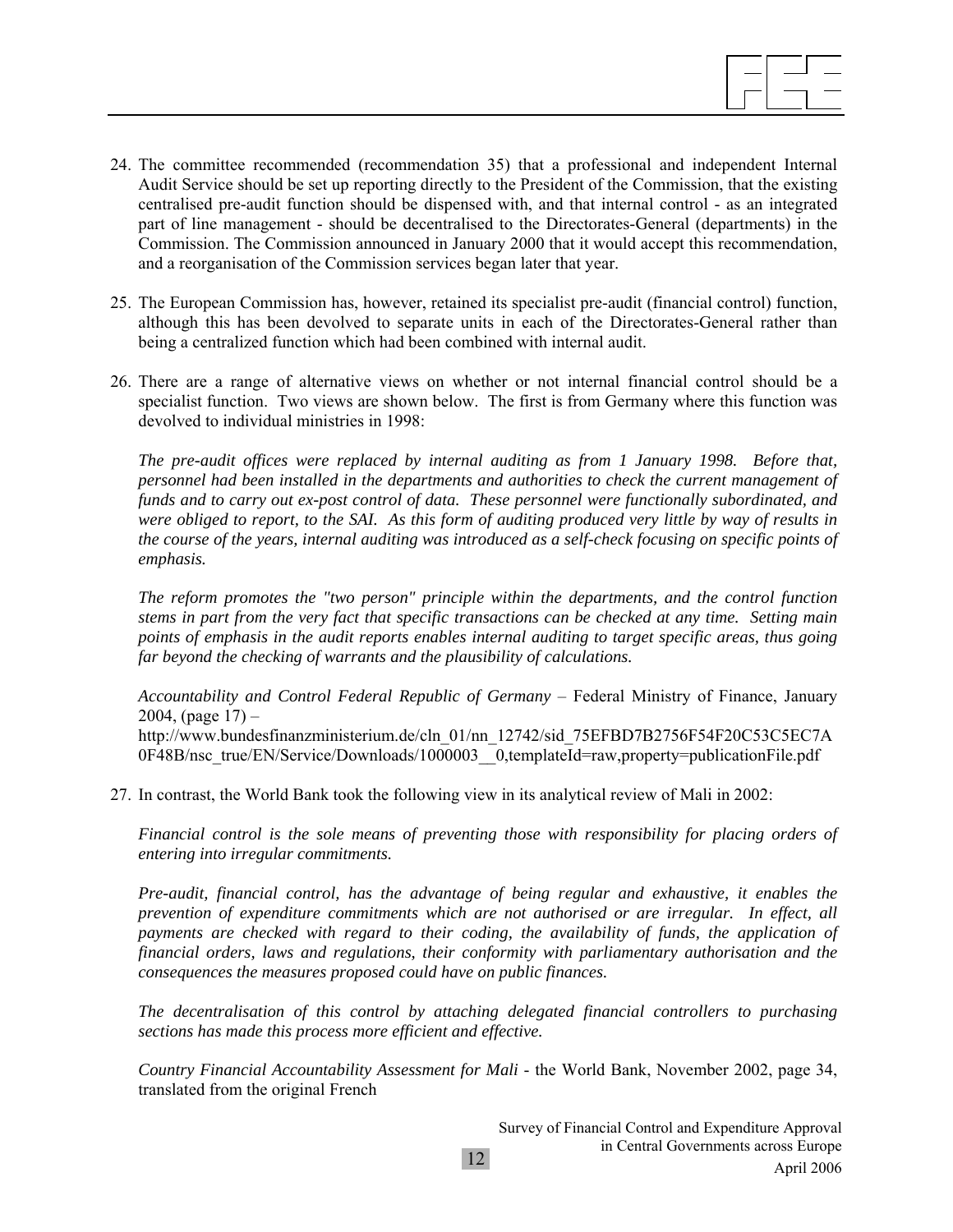http://www-wds.worldbank.org/servlet/WDSContentServer/WDSP/IB/2003/12/04/000012009\_2003 1204164429/Rendered/PDF/270660vol10Whi12580CFAA0Mali01FINAL.pdf

28. The International Organisation of Supreme Audit Institutions (INTOSAI) has prepared a checklist for managers on control and internal audit. This is attached for reference purposes as Annex 4 to this paper.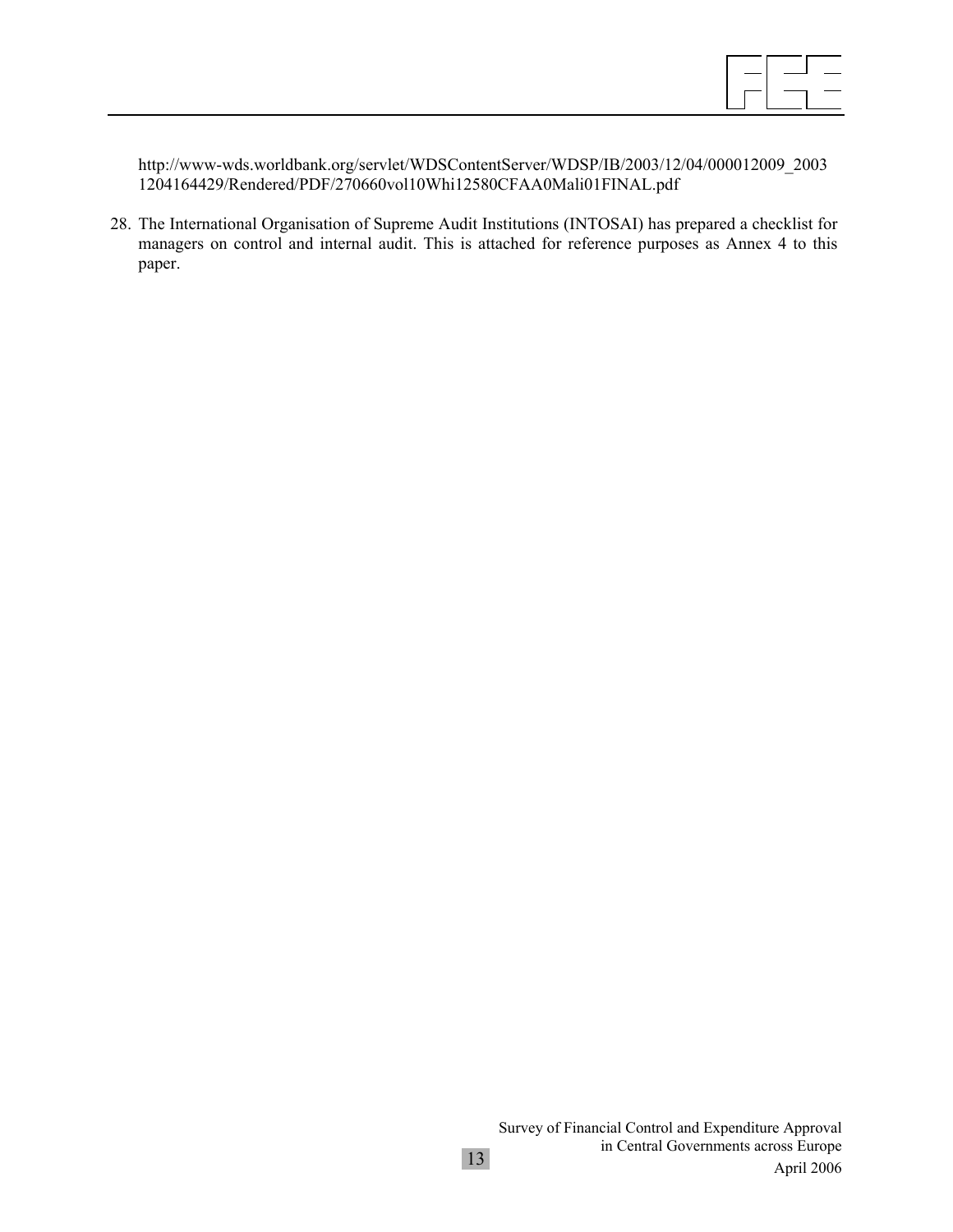

## **VI CONCLUSIONS**

- 29. All public sector organisations should develop and maintain effective or sound systems of internal financial control (and wider internal control and risk management). Two particular control points, the commitment (raising of an official order) and the payment (printing of the cheque) are often considered to be particularly important in procurement and payment systems.
- 30. There are two approaches to control at these points and each are widely adopted in different European countries. There are sound arguments for and against each of these approaches.
- 31. FEE considers there are two important points to note:
	- As with all aspects of internal financial control, the approach adopted should be periodically and formally reviewed to ensure that the necessarily level of control is efficiently and economically achieved; and
	- That the approach adopted is consistent with, and complementary to, the overall approach to internal control, the organisation's control environment, approach to risk management and its control culture.
- 32. In addition, the implications of computerisation should be carefully considered. IT may provide an efficient approach to some aspects of financial control of expenditure approvals and was seen as the reason in half of the cases where changes have recently been introduced.
- 33. More widely, line ministries need the 'tools' to enable them to carry through their responsibilities. Line ministries and staff reporting to them should therefore:
	- Be responsible for carrying out any ex ante checks of both commitments (orders) and invoices and other payments which are considered necessary ('financial control');
	- Have available an assurance mechanism to enable them to satisfy themselves that controls are working properly ('internal audit');
	- Have available sufficient timely financial and performance information to enable them to manage services with economy, efficiently and effectively (i.e. with a view to achieving value for money) (access to an adequate financial and management information system);
	- Have the management flexibility to adjust service inputs in order to maximise performance outputs (appropriate delegated authority).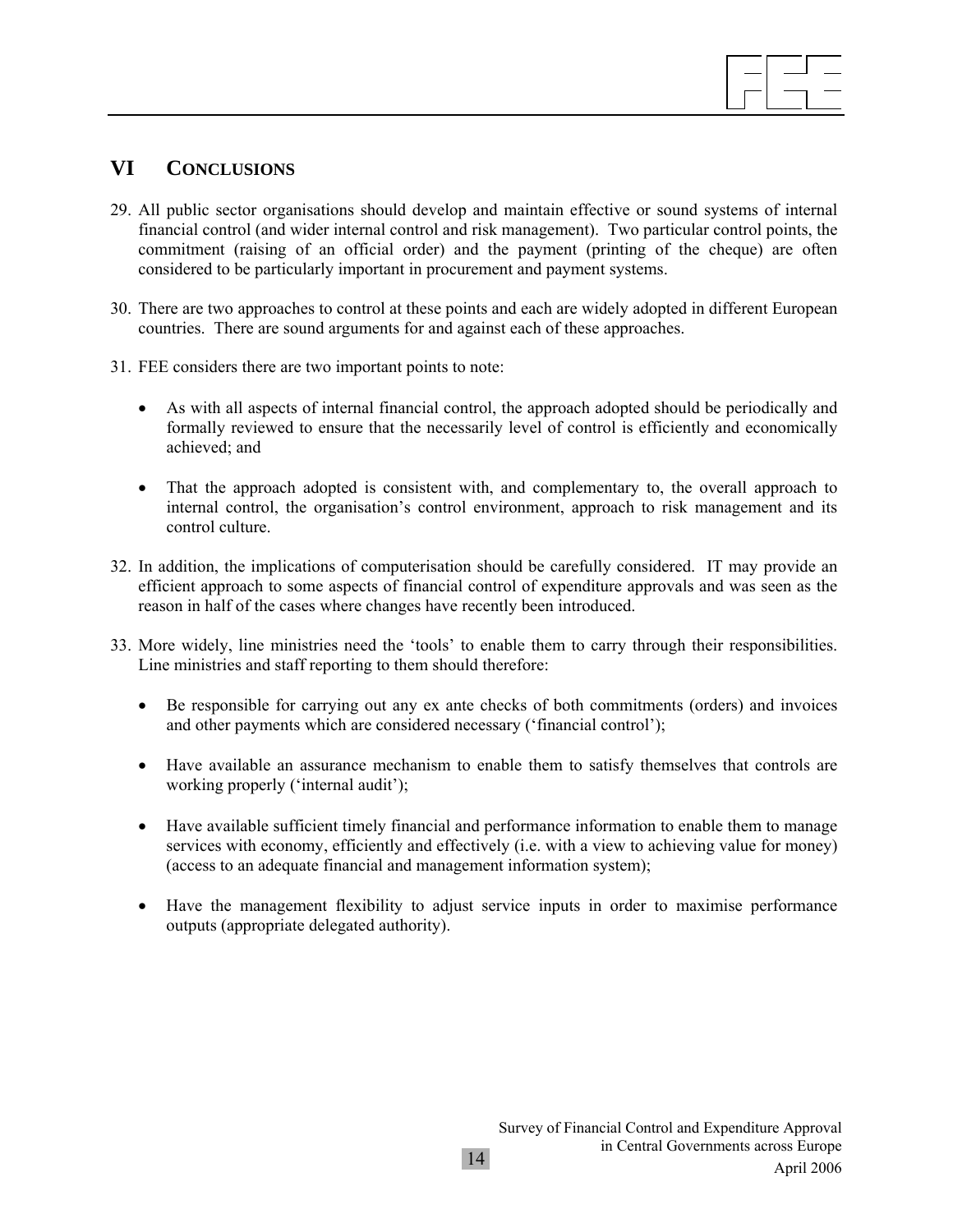# **ANNEX 1: QUESTIONNAIRE: SURVEY OF CENTRAL GOVERNMENT INTERNAL FINANCIAL CONTROL IN EUROPE**

|                                                                                                                                                                                             | B              | BG  | <b>CY</b> | CZ  | FI  | FR  | <b>GE</b> | HU  | <b>IS</b> | <b>IT</b> | NL  | PL  | $\bf R0$ | <b>SI</b>      | <b>SK</b> | <b>SP</b> | UK  |
|---------------------------------------------------------------------------------------------------------------------------------------------------------------------------------------------|----------------|-----|-----------|-----|-----|-----|-----------|-----|-----------|-----------|-----|-----|----------|----------------|-----------|-----------|-----|
| 1. In the central government ministries of<br>your country, is there a system of checking<br>orders (or other forms of commitment) prior<br>to the issue of the order?                      | Yes            | Yes | Yes       | Yes | Yes | Yes | Yes       | Yes | Yes       | Yes       | Yes | Yes | Yes      | Yes            | Yes       | Yes       | Yes |
|                                                                                                                                                                                             |                |     |           |     |     |     |           |     |           |           |     |     |          |                |           |           |     |
| 2. If your answer to question 1 is 'YES' then<br>who is responsible for the checking process?<br>(If more than one person is responsible please)<br>tick all the appropriate items.) Is it: |                |     |           |     |     |     |           |     |           |           |     |     |          |                |           |           |     |
| A line management official?<br>a)                                                                                                                                                           | 2 <sup>4</sup> |     |           |     |     |     |           |     |           |           |     |     |          |                |           |           |     |
| A financial controller (or other specialist<br>b)<br>official) based in the Ministry and on the<br>staff of the Ministry?                                                                   | $2^5$          |     |           |     |     |     |           |     |           |           |     |     |          | $\overline{2}$ |           |           |     |
| A financial controller (or other specialist)<br>c)<br>official) based in the Ministry but on the<br>staff of the Finance Ministry or another<br>Ministry?                                   |                |     |           |     |     |     |           |     |           |           |     |     |          | $\overline{2}$ |           |           |     |

B: Belgium, BG: Bulgaria; CY: Cyprus; CZ: Czech Republic; FI: Finland; FR: France; GE: Germany; HU: Hungary; IS: Iceland; IT: Italy; NL: Netherlands; PL: Poland; RO: Romania; SI: Slovenia; SK: Slovakia; SP: Spain; UK: United Kingdom

<sup>&</sup>lt;sup>3</sup> In Spain there is an internal control institution, the IGAE, integrated in the finance Ministry. The IGAE has a delegate in each Ministry. The cases of the Ministry of Defence and the Social Security are special; they have their own financial control institutions, but these receive instructions and are functionally dependant of IGAE. The financial controller in each Ministry is responsible for the checking process for all orders, except those which have to be approved by the Government or which have to be informed by a special consultant institution. These cannot be checked by the Ministry's financial controller and must be checked by the IGAE itself.

 $^{4}$  Orders less than or equal to 5500 Euros

<sup>5</sup> Orders more than 5500 Euros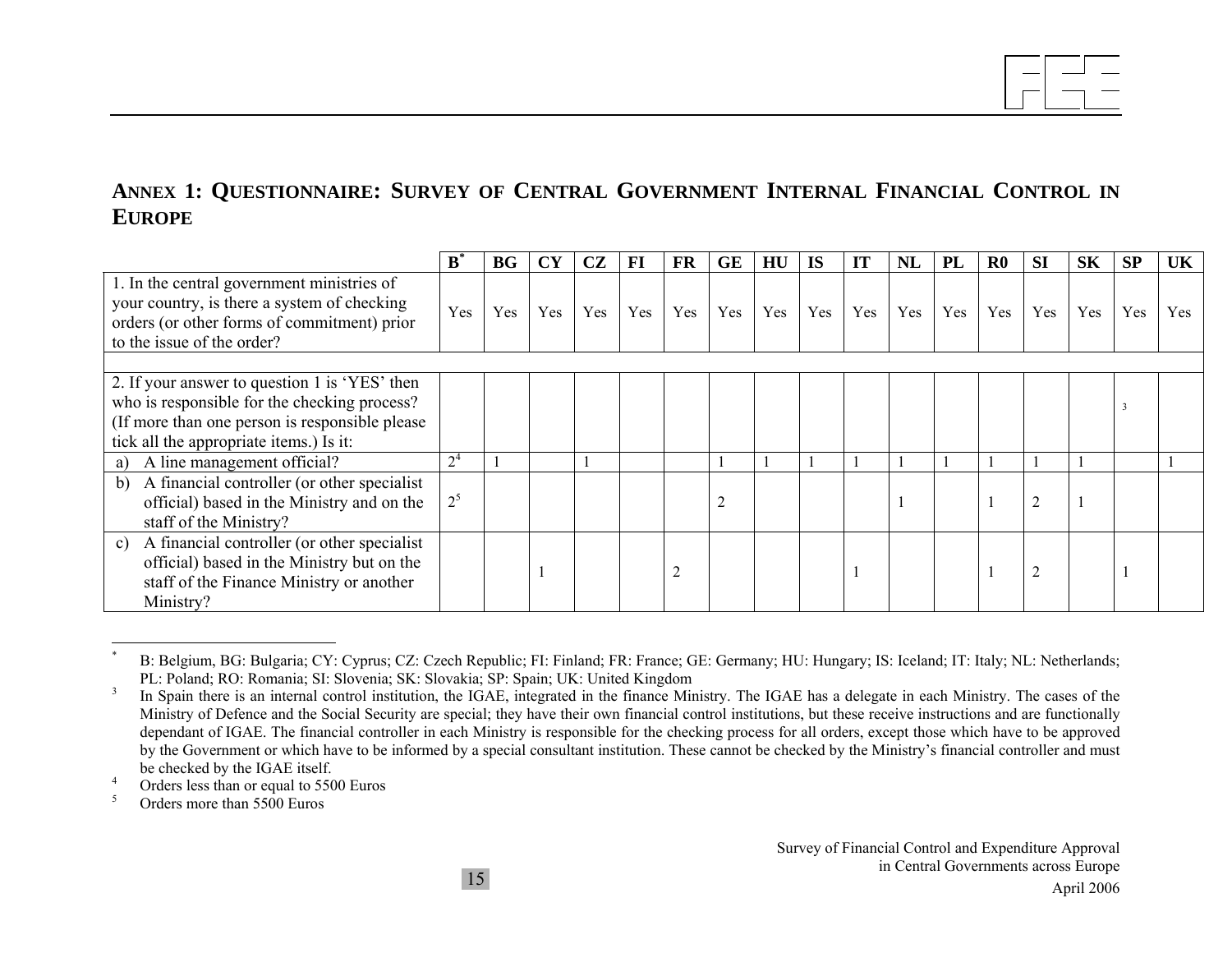|                                                        | ${\bf B}$      | <b>BG</b> | <b>CY</b> | CZ  | FI  | <b>FR</b> | <b>GE</b> | HU  | <b>IS</b> | IT  | NL  | PL              | R <sub>0</sub> | <b>SI</b> | <b>SK</b> | <b>SP</b>      | UK  |
|--------------------------------------------------------|----------------|-----------|-----------|-----|-----|-----------|-----------|-----|-----------|-----|-----|-----------------|----------------|-----------|-----------|----------------|-----|
| The internal auditor?<br>$\mathbf{d}$                  |                |           |           |     |     |           |           |     |           |     |     |                 |                | ◠         |           |                |     |
| The external auditor?<br>e)                            | 2 <sup>6</sup> |           |           |     |     |           |           |     |           |     |     |                 |                | ◠         |           |                |     |
| Another official (if so please indicate<br>f)<br>who)? |                |           |           |     |     |           |           |     | Yes<br>8  |     |     | Yes<br>$\Omega$ |                | Yes<br>10 | Yes       | N <sub>0</sub> |     |
| LEGEND:                                                |                |           |           |     |     |           |           |     |           |     |     |                 |                |           |           |                |     |
| For all orders                                         |                |           |           |     |     |           |           |     |           |     |     |                 |                |           |           |                |     |
| 2. Only for some orders e.g. above a value             |                |           |           |     |     |           |           |     |           |     |     |                 |                |           |           |                |     |
|                                                        |                |           |           |     |     |           |           |     |           |     |     |                 |                |           |           |                |     |
| 3. In the central government departments of            |                |           |           |     |     |           |           |     |           |     |     |                 |                |           |           |                |     |
| your country is there a system of                      | Yes            | Yes       | Yes       | Yes | Yes | Yes       | Yes       | Yes | Yes       | Yes | Yes | Yes             | Yes            | Yes       | Yes       | Yes            | Yes |
| checking invoices prior to payment?                    |                |           |           |     |     |           |           |     |           |     |     |                 |                |           |           |                |     |
|                                                        |                |           |           |     |     |           |           |     |           |     |     |                 |                |           |           |                |     |
| 4. If your answer to question 3 is 'YES' then          |                |           |           |     |     |           |           |     |           |     |     |                 |                |           |           |                |     |
| who is responsible for the checking process?           |                |           |           |     |     |           |           |     |           |     |     |                 |                |           |           | 12             |     |
| (If more than one person is responsible please)        |                |           |           |     |     |           |           |     |           |     |     |                 |                |           |           |                |     |
| tick all the appropriate items.) Is it:                |                |           |           |     |     |           |           |     |           |     |     |                 |                |           |           |                |     |

<sup>\*</sup> B: Belgium, BG: Bulgaria; CY: Cyprus; CZ: Czech Republic; FI: Finland; FR: France; GE: Germany; HU: Hungary; IS: Iceland; IT: Italy; NL: Netherlands; PL: Poland; RO: Romania; SI: Slovenia; SK: Slovakia; SP: Spain; UK: United Kingdom

6 Financial Inspection (Inspection Unit that is responsible for checking all the expenses of Belgian Public departments ('Federale Overheidsdiensten'))

- In exceptional cases
- $\frac{8}{9}$  A countersignature may be required in some instances.
- <sup>9</sup> Chief Accountant
- 10Budget inspectors from the Budget Supervisory Service at the Ministry of Finance  $(MF) - 2$ Official in charge of the budget line (or of the contract)  $-1$ Specialist for legal matters (in case of a contract)  $-1$ Official in charge of finance (in case of a contract) – 1
- <sup>11</sup> It depends on each ministry<br><sup>12</sup> In Spain there is an internal
- In Spain there is an internal control institution, the IGAE, integrated in the finance Ministry. The IGAE has a delegate in each Ministry. The cases of the Ministry of Defence and the Social Security are special; they have their own financial control institutions, but these receive instructions and are functionally dependant of IGAE.The financial controller in each Ministry is responsible for the checking process for all orders, except those which have to be approved by the Government or which have to be informed by a special consultant institution. These cannot be checked by the Ministry's financial controller and must be checked by the IGAE itself.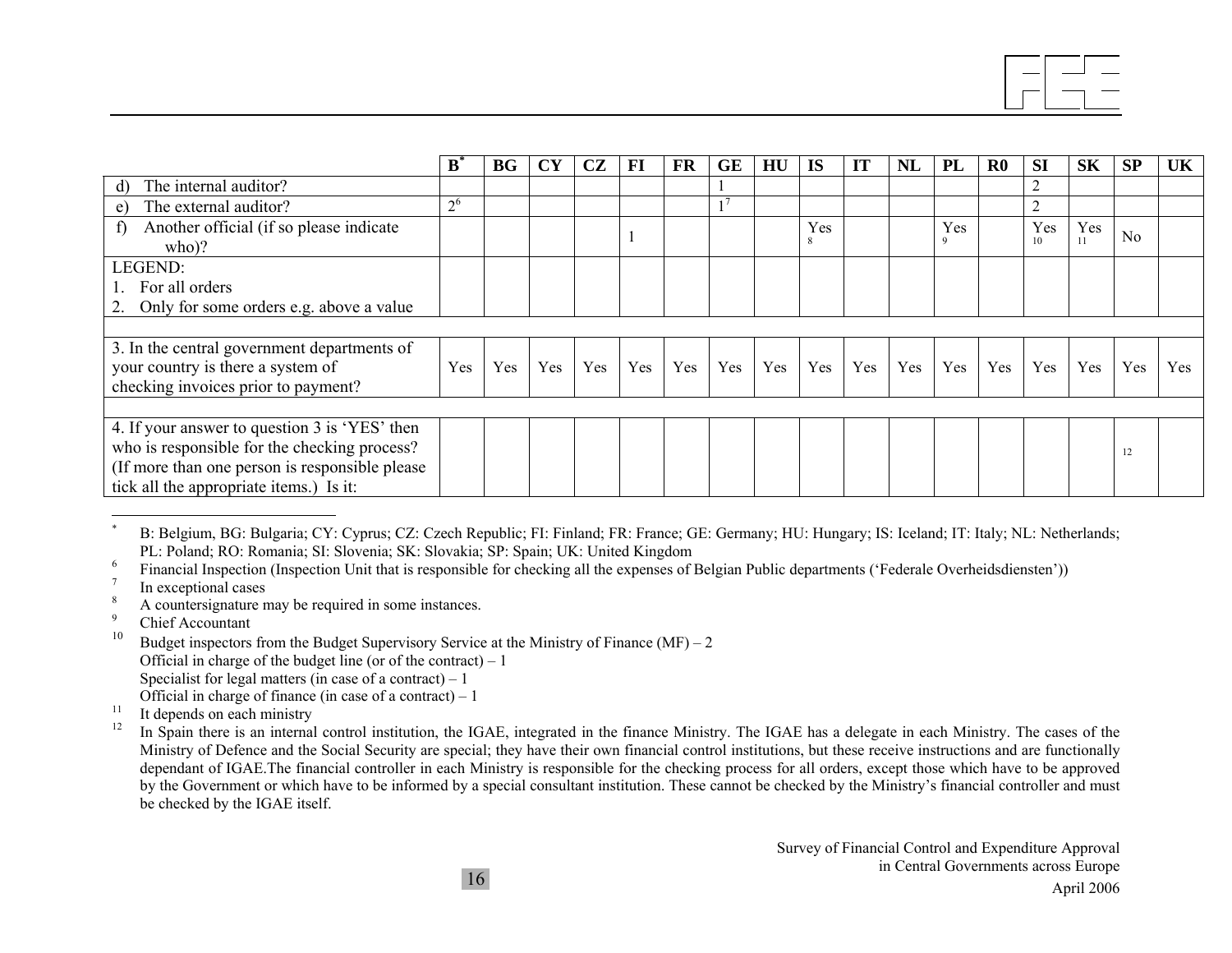|                                                                                                                                                          | B.       | BG | <b>CY</b> | CZ | $\bf{FI}$ | FR | GE | HU | <b>IS</b> | IT        | NL | PL        | $\bf R0$ | <b>SI</b>      | <b>SK</b> | SP             | <b>UK</b> |
|----------------------------------------------------------------------------------------------------------------------------------------------------------|----------|----|-----------|----|-----------|----|----|----|-----------|-----------|----|-----------|----------|----------------|-----------|----------------|-----------|
| A line management official?<br>a)                                                                                                                        | $2^{13}$ |    |           |    |           |    |    |    |           |           |    |           |          |                |           |                |           |
| A financial controller (or other specialist<br>b)<br>official) based in the Ministry and on<br>the staff of the Ministry?                                | $2^{14}$ |    |           |    |           |    |    |    |           |           |    |           |          | $\overline{c}$ |           |                |           |
| A financial controller (or other specialist<br>c)<br>official) based in the Ministry but on the<br>staff of the Finance Ministry or another<br>Ministry? |          |    |           |    |           |    |    |    |           |           |    |           |          | $\overline{c}$ |           |                |           |
| The internal auditor?<br>d)                                                                                                                              |          |    |           |    |           |    |    |    |           |           |    |           |          | $\overline{2}$ |           |                |           |
| The external auditor?<br>e)                                                                                                                              | 115      |    |           |    |           |    |    |    |           |           |    |           |          | 16             |           |                |           |
| Another official (if so please indicate<br>f)<br>$who$ ?                                                                                                 |          |    |           |    |           |    |    |    | Yes<br>17 | Yes<br>18 |    | Yes<br>19 |          |                | Yes<br>20 | N <sub>0</sub> |           |
| LEGEND:<br>For all invoices<br>2. Only for some invoices e.g. above a value                                                                              |          |    |           |    |           |    |    |    |           |           |    |           |          |                |           |                |           |
|                                                                                                                                                          |          |    |           |    |           |    |    |    |           |           |    |           |          |                |           |                |           |

<sup>15</sup> National Audit Office makes random checks.

<sup>16</sup> Budget inspectors from the Budget Supervisory Service at the Ministry of Finance (MF) – 2 Official in charge of the budget line (or of the contract) – 1 Specialist for legal matters (in case of a contract) – 1 Official in charge of finance (in case of a contract) – 1

B: Belgium, BG: Bulgaria; CY: Cyprus; CZ: Czech Republic; FI: Finland; FR: France; GE: Germany; HU: Hungary; IS: Iceland; IT: Italy; NL: Netherlands; PL: Poland; RO: Romania; SI: Slovenia; SK: Slovakia; SP: Spain; UK: United Kingdom

<sup>&</sup>lt;sup>13</sup> Orders less than or equal to 5500 Euros<br><sup>14</sup> Orders more than 5500 Euros

Orders more than 5500 Euros

<sup>&</sup>lt;sup>17</sup> A countersignature may be required in some instances.<br><sup>18</sup> "Consequente"

 $^{18}$  "Consegnarato"

<sup>&</sup>lt;sup>19</sup> Chief Accountant

 $20$  It depends on each ministry.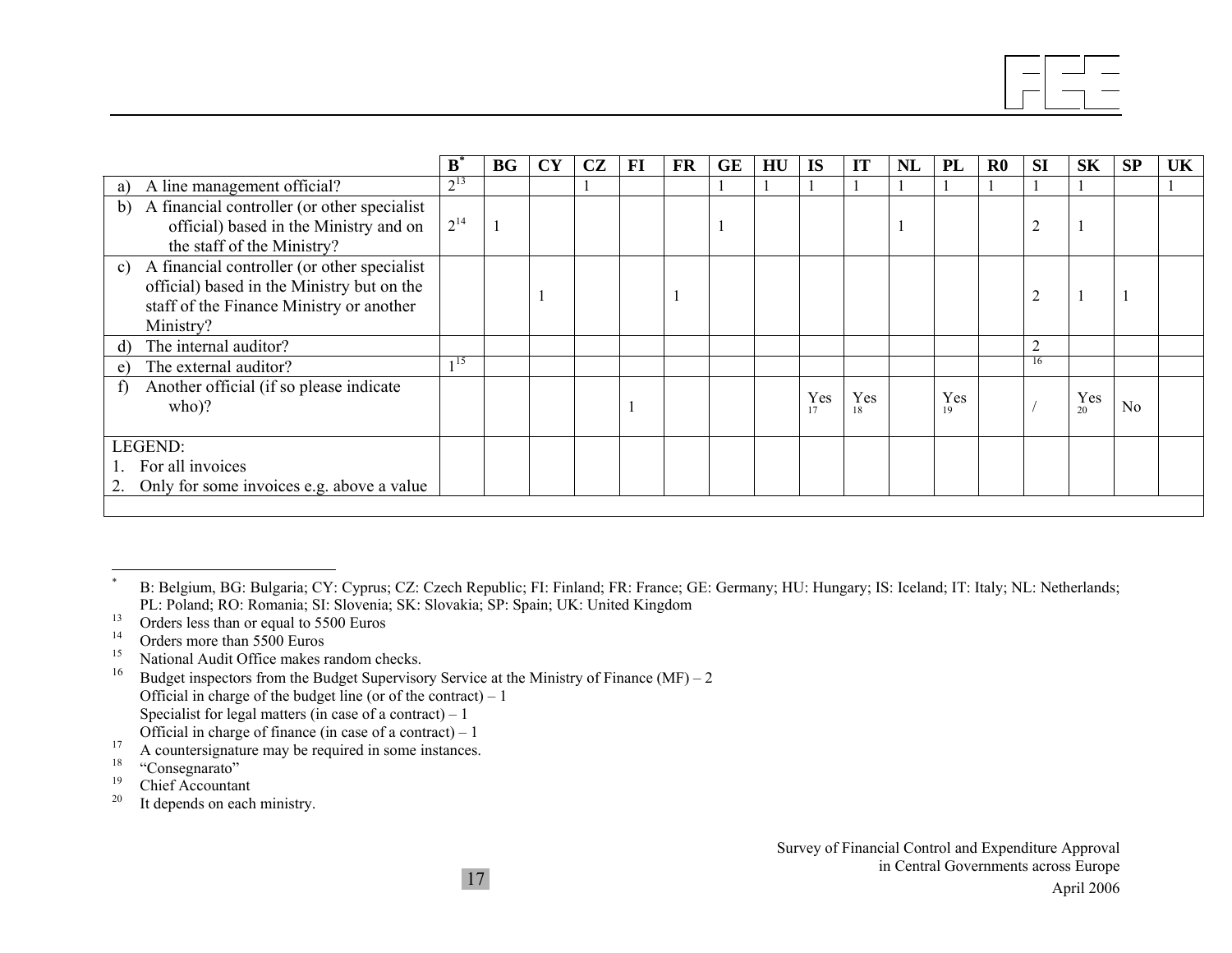|                                                                                                                                                                                                                 | $\mathbf{B}^{\dagger}$ | <b>BG</b> | <b>CY</b> | CZ  | $\bf{FI}$      | FR  | <b>GE</b> | HU  | IS             | IT             | <b>NL</b> | <b>PL</b>      | $\bf R0$       | <b>SI</b> | <b>SK</b> | <b>SP</b> | <b>UK</b> |
|-----------------------------------------------------------------------------------------------------------------------------------------------------------------------------------------------------------------|------------------------|-----------|-----------|-----|----------------|-----|-----------|-----|----------------|----------------|-----------|----------------|----------------|-----------|-----------|-----------|-----------|
| 5. What is the purpose of the checks? (If more<br>than one objective is to be achieved please<br>tick all the appropriate items.) Is it to ensure:                                                              |                        |           |           |     |                |     |           |     |                |                |           |                |                |           |           |           |           |
| Compliance with the budget?<br>a)                                                                                                                                                                               | Yes<br>21              | Yes       | Yes       | Yes | N <sub>0</sub> | Yes | Yes       | Yes | Yes            | N <sub>o</sub> | Yes       | Yes            | N <sub>0</sub> | Yes       | Yes       | Yes       | Yes       |
| Compliance with the law or other<br>b)<br>regulations such as contract procedures?                                                                                                                              | Yes<br>22              | Yes       | Yes       | Yes | N <sub>0</sub> | Yes | Yes       | Yes | Yes            | No             | Yes       | Yes            | N <sub>0</sub> | Yes       | Yes       | Yes       |           |
| To ensure that the spending decision has<br>c)<br>been properly authorised by the relevant<br>line management official?                                                                                         | Yes<br>23              | Yes       | Yes       | Yes | No             | Yes | Yes       |     | Yes            | No             | Yes       | N <sub>o</sub> | Yes            | Yes       | Yes       | Yes       |           |
| To prevent fraud or other irregularity?<br>d)                                                                                                                                                                   | Yes<br>24              | Yes       | Yes       | Yes | N <sub>0</sub> | Yes | Yes       | Yes | Yes            | No             | Yes       | No             | Yes            | Yes       | Yes       | Yes       |           |
| To ensure that the invoice matches the<br>e)<br>order?                                                                                                                                                          | Yes                    | Yes       | Yes       | Yes | No             | Yes | Yes       | Yes | Yes            | No             | Yes       | Yes            | Yes            | Yes       | Yes       | Yes       |           |
| f)<br>To ensure that the goods and services<br>being paid for have actually been<br>received?                                                                                                                   | Yes                    | Yes       | Yes       | Yes | No             | Yes | Yes       | Yes | Yes            | <b>Yes</b>     | Yes       | Yes            | <b>Yes</b>     | Yes       | Yes       | Yes       | Yes       |
| Any other reason? (Please specify)<br>g)                                                                                                                                                                        |                        |           |           |     |                |     |           |     |                |                |           |                |                |           |           |           |           |
| 6. Where the checks are to ensure compliance<br>with the budget, does the check ensure that<br>commitments entered into but for which<br>invoices have not yet been received or paid<br>are taken into account? | Yes                    | Yes       | Yes       | Yes |                | Yes | Yes       | Yes | N <sub>0</sub> |                | Yes       | Yes            | Yes            | Yes       | Yes       | Yes       | Yes       |

B: Belgium, BG: Bulgaria; CY: Cyprus; CZ: Czech Republic; FI: Finland; FR: France; GE: Germany; HU: Hungary; IS: Iceland; IT: Italy; NL: Netherlands; PL: Poland; RO: Romania; SI: Slovenia; SK: Slovakia; SP: Spain; UK: United Kingdom

 $\frac{21}{22}$  All orders

 $22$  Except orders more than 5500 Euros

 $23$  Except orders more than 5500 Euros<br> $24$  All orders

All orders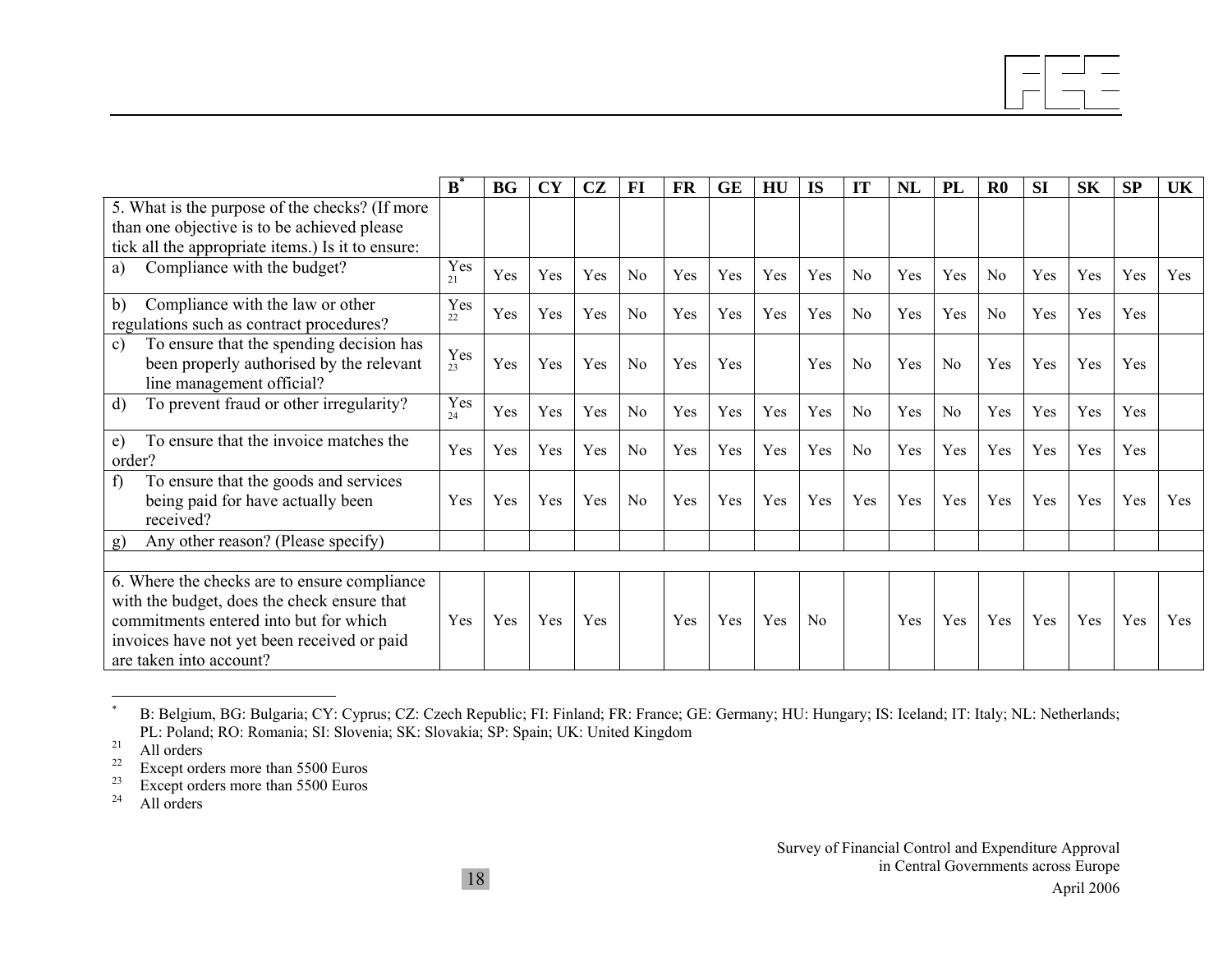|                                                                                                                                                                                                                                     | ${\bf B}^*$ | <b>BG</b>      | <b>CY</b>      | <b>CZ</b>      | FI  | <b>FR</b>      | <b>GE</b> | HU             | <b>IS</b>      | IT             | NL             | PL  | $\bf R0$  | <b>SI</b>      | <b>SK</b>      | <b>SP</b> | UK             |
|-------------------------------------------------------------------------------------------------------------------------------------------------------------------------------------------------------------------------------------|-------------|----------------|----------------|----------------|-----|----------------|-----------|----------------|----------------|----------------|----------------|-----|-----------|----------------|----------------|-----------|----------------|
| 7. Does a senior official such as the Minister<br>or the chief civil servant or his deputy have to<br>sign all orders or invoices or both, apart from<br>small items?                                                               | Yes         | Yes            | N <sub>0</sub> | Yes            | Yes | N <sub>0</sub> | No        | N <sub>0</sub> | N <sub>0</sub> | Yes            | N <sub>0</sub> | Yes | Yes<br>25 | Yes            | N <sub>0</sub> | Yes       | N <sub>0</sub> |
| 8. Are 'value for money' checks carried out?<br>('Value for money' is defined as ensuring that<br>goods and services purchased result in<br>improved efficiency and effectiveness: it<br>does not cover spending in accordance with | No          | N <sub>0</sub> | Yes            | N <sub>o</sub> | Yes | N <sub>0</sub> | Yes       | Yes            | Yes            | Yes            | Yes            | Yes | Yes       | N <sub>0</sub> | No             | Yes<br>26 | Yes            |
| the law and the budget.)                                                                                                                                                                                                            |             |                |                |                |     |                |           |                |                |                |                |     |           |                |                |           |                |
| 9. If your answer to question 8 is 'YES' then<br>who is responsible for the 'value for money'<br>review? (If more than one person is<br>responsible please tick all the appropriate<br>items.) Is it:                               |             |                |                |                |     |                |           |                |                |                |                |     |           |                |                | 27        |                |
| A line management official?<br>a)                                                                                                                                                                                                   |             |                | $\rm No$       |                |     |                | Yes       | Yes            | N <sub>0</sub> | Yes            | Yes            | Yes | Yes       | N <sub>0</sub> |                |           | Yes            |
| b)<br>A financial controller (or other specialist)<br>official) based in the Ministry and on the<br>staff of the Ministry?                                                                                                          |             |                | N <sub>0</sub> |                |     |                | Yes       |                | N <sub>0</sub> | N <sub>0</sub> | Yes            | No  | Yes       | N <sub>0</sub> |                |           |                |

B: Belgium, BG: Bulgaria; CY: Cyprus; CZ: Czech Republic; FI: Finland; FR: France; GE: Germany; HU: Hungary; IS: Iceland; IT: Italy; NL: Netherlands; PL: Poland; RO: Romania; SI: Slovenia; SK: Slovakia; SP: Spain; UK: United Kingdom

 $^{25}$  Only for payment orders

In the previous check the financial controller cannot express an opinion about the efficiency and effectiveness, but all the expenses are submitted to an expost control (audit), carried out by the financial controller as well, one of whose purposes is to evaluate the "value for money".

 $27 \text{ In the previous check the financial controller cannot express an opinion about the efficiency and effectiveness, but all the expenses are submitted to an ex$ post control (audit), carried out by the financial controller as well, one of whose purposes is to evaluate the "value for money".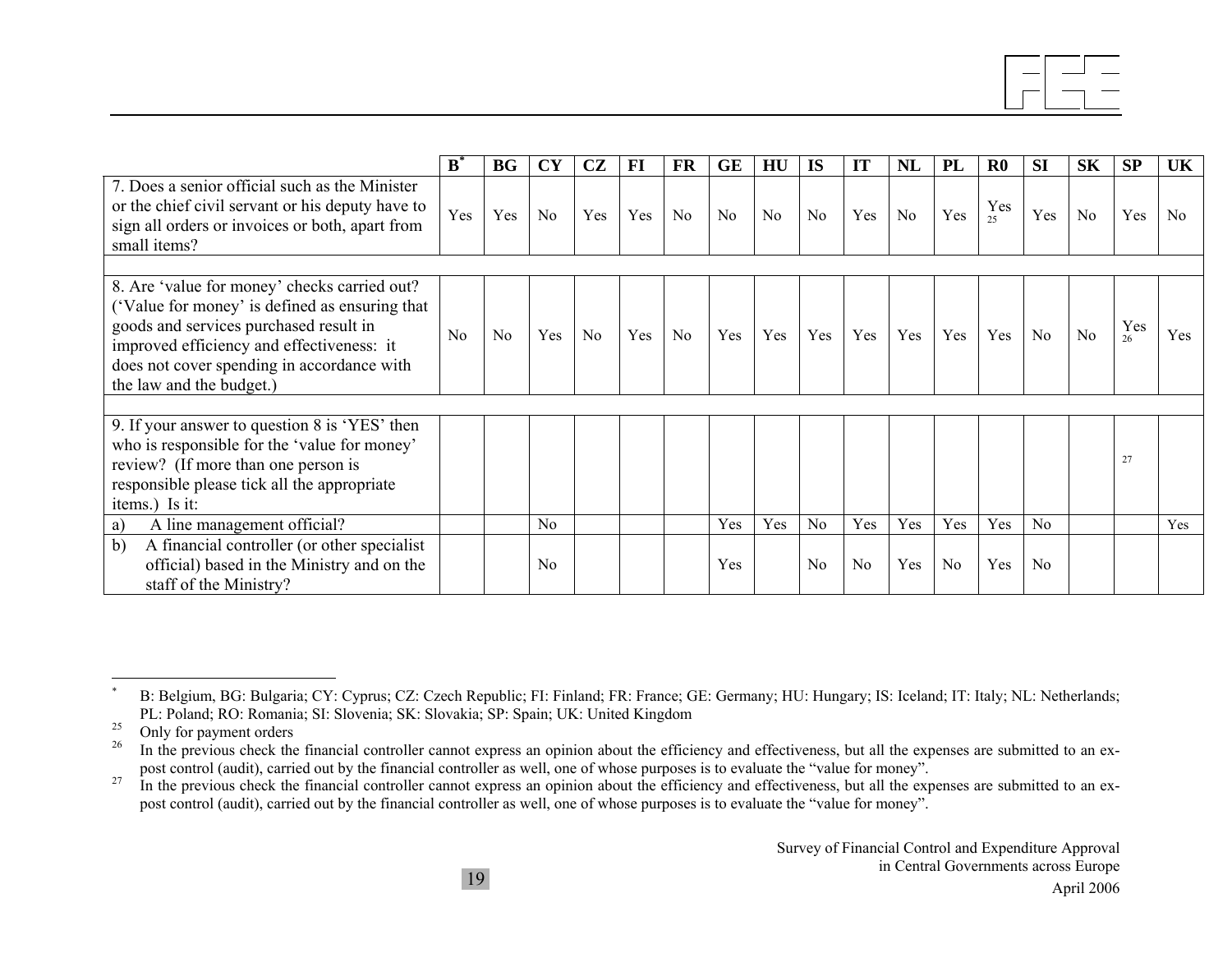|                                                                                                                                                                              | B         | <b>BG</b>      | <b>CY</b>      | CZ  | FI  | FR | <b>GE</b>      | HU             | <b>IS</b>      | IT             | <b>NL</b> | PL             | $\mathbf{R}$ <sup>0</sup> | <b>SI</b>            | <b>SK</b> | <b>SP</b> | UK  |
|------------------------------------------------------------------------------------------------------------------------------------------------------------------------------|-----------|----------------|----------------|-----|-----|----|----------------|----------------|----------------|----------------|-----------|----------------|---------------------------|----------------------|-----------|-----------|-----|
| A financial controller (or other specialist)<br>c)<br>official) based in the Ministry but on the<br>staff of the Finance Ministry or another<br>Ministry?                    |           |                | Yes            |     |     |    |                |                | N <sub>0</sub> | N <sub>0</sub> | No        | N <sub>0</sub> | Yes                       | N <sub>0</sub>       |           | Yes       |     |
| The internal auditor?<br>d)                                                                                                                                                  |           |                | N <sub>0</sub> |     |     |    | Yes            | Yes            | N <sub>0</sub> | No             | Yes       | Yes            | Yes                       | N <sub>0</sub>       |           |           | Yes |
| The external auditor?<br>e)                                                                                                                                                  |           |                | No             |     |     |    | Yes<br>28      | Yes            | Yes<br>29      | N <sub>0</sub> | Yes       | Yes            | Yes                       | No                   |           |           | Yes |
| Another official (if so please indicate)<br>$\mathbf{f}$<br>$(\text{who})$ ?                                                                                                 |           |                | No             |     | Yes |    | Yes<br>30      |                | No             | No             | Yes<br>31 | No             | No                        | $\rm No$             |           |           |     |
|                                                                                                                                                                              |           |                |                |     |     |    |                |                |                |                |           |                |                           |                      |           |           |     |
| 10. Where the checks carried out on invoices<br>by the officials (question 3) cover $100\%$ of<br>the transactions (other than petty cash<br>transactions) does this affect: |           |                |                |     |     |    |                |                |                |                |           |                |                           |                      |           | 32        |     |
| the timing of payments by delaying them<br>a)<br>beyond, say, two weeks from the receipt<br>of the invoice?                                                                  | Yes<br>33 | N <sub>0</sub> | N <sub>0</sub> | Yes |     |    | N <sub>0</sub> | N <sub>0</sub> | Yes            | N <sub>0</sub> | Yes       | N <sub>0</sub> | No                        | N <sub>0</sub><br>34 | Yes       |           |     |

<sup>33</sup> Depends on the kind of goods bought. The verification of the invoice with the goods delivered can take some time, especially in a decentralised organisation<br><sup>34</sup> According to the Act on the Implementation of the Contr

34 According to the Act on the Implementation of the Central Government Budget commitments to be covered by the central government budget shall be met not earlier than 30 days from the receipt of the invoice (there are no reasons for delays that can be ascribed to the checks.

<sup>\*</sup> B: Belgium, BG: Bulgaria; CY: Cyprus; CZ: Czech Republic; FI: Finland; FR: France; GE: Germany; HU: Hungary; IS: Iceland; IT: Italy; NL: Netherlands; PL: Poland; RO: Romania; SI: Slovenia; SK: Slovakia; SP: Spain; UK: United Kingdom

<sup>&</sup>lt;sup>28</sup> In weightily exceptional cases

The Icelandic National Audit Office

<sup>&</sup>lt;sup>30</sup> In weightily exceptional cases by employees of the Finance Ministry

 $31<sup>31</sup>$  Purchase department within our ministry

The usual system of the previous check is the "limited check", in which the financial controller just verifies the essential aspects of the invoice. The delay caused by the previous check in this system is five days. When the "limited check" cannot be applied (expenses that have to be approved by the Government or when the exact amount cannot be determined previously) the delay is ten days (maximum), or five days if the expense related to the invoice is urgent.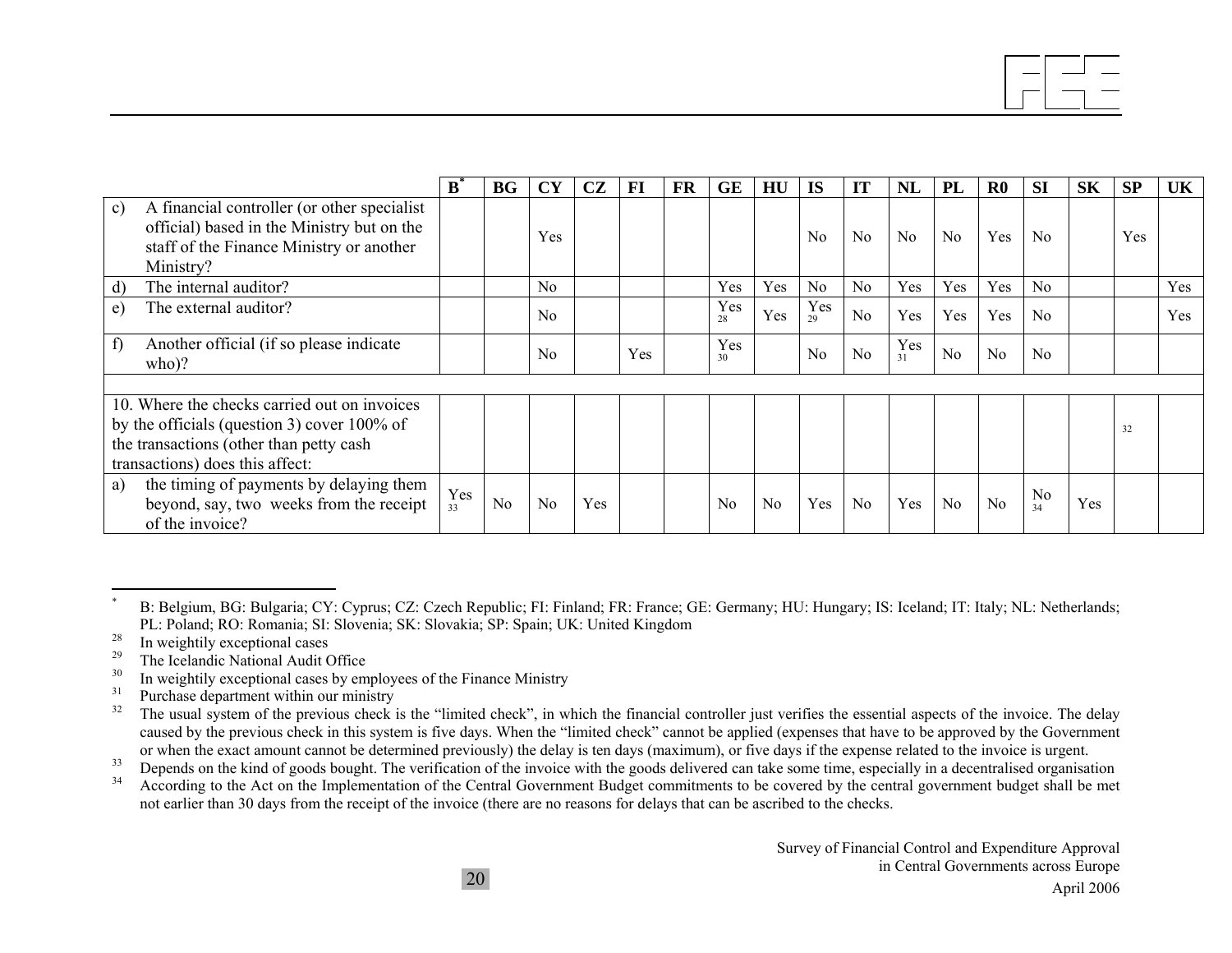|                                                                                                                                                                                                                      | ${\bf B}$ | <b>BG</b> | <b>CY</b>      | CZ             | FI             | <b>FR</b> | <b>GE</b> | HU        | <b>IS</b> | <b>IT</b> | NL             | <b>PL</b> | $\bf R0$       | <b>SI</b>      | <b>SK</b>      | <b>SP</b> | <b>UK</b> |
|----------------------------------------------------------------------------------------------------------------------------------------------------------------------------------------------------------------------|-----------|-----------|----------------|----------------|----------------|-----------|-----------|-----------|-----------|-----------|----------------|-----------|----------------|----------------|----------------|-----------|-----------|
| b)<br>the timing of payments by delaying them<br>beyond, say, four weeks from the receipt<br>of the invoice?                                                                                                         |           | No        | No             | No             |                |           | No        | Yes       | No        | No        | No             | No        | No             | N <sub>0</sub> | Yes            | Yes       |           |
|                                                                                                                                                                                                                      |           |           |                |                |                |           |           |           |           |           |                |           |                |                |                |           |           |
| 11. Where the checks carried out by officials<br>in questions 1 or 3 cover less than 100% of<br>the transactions (other than petty cash<br>transactions) how do the officials decide<br>which transactions to check? |           |           |                |                |                |           |           |           |           |           |                |           |                |                |                |           |           |
| Are the checks random?<br>a)                                                                                                                                                                                         | Yes<br>35 |           | No             | N <sub>0</sub> | N <sub>0</sub> |           |           |           |           |           | $\overline{N}$ |           | N <sub>0</sub> | N <sub>0</sub> | N <sub>0</sub> |           |           |
| Are statistical sampling techniques used?<br>$\mathbf{b}$                                                                                                                                                            |           |           | N <sub>0</sub> | N <sub>0</sub> | No             |           |           |           |           |           | No             |           | N <sub>0</sub> | N <sub>o</sub> | No             |           |           |
| Are risk analysis techniques used?<br>$\mathbf{c})$                                                                                                                                                                  |           |           | $\rm No$       | N <sub>0</sub> | No             |           |           |           |           |           | N <sub>0</sub> |           | Yes            | No             | No             |           |           |
| If none of the above, please describe the<br>$\mathbf{d}$<br>main reason which determines what is<br>checked                                                                                                         |           |           | Yes<br>36      | No             | N <sub>0</sub> |           |           | Yes<br>37 |           |           | No             |           | N <sub>0</sub> | N <sub>0</sub> | N <sub>0</sub> | 38        |           |
|                                                                                                                                                                                                                      |           |           |                |                |                |           |           |           |           |           |                |           |                |                |                |           |           |
| 12. Has there been any significant change in<br>the approach to the checking of commitments<br>and invoices over the last:                                                                                           |           |           |                |                |                |           |           |           |           |           |                |           |                |                |                |           |           |

<sup>\*</sup> B: Belgium, BG: Bulgaria; CY: Cyprus; CZ: Czech Republic; FI: Finland; FR: France; GE: Germany; HU: Hungary; IS: Iceland; IT: Italy; NL: Netherlands; PL: Poland; RO: Romania; SI: Slovenia; SK: Slovakia; SP: Spain; UK: United Kingdom

<sup>&</sup>lt;sup>35</sup> Checks are made by audit office

 $36$  100 % checking is carried out

 $\frac{37}{38}$  100 % checking is carried out

<sup>38</sup> Transactions related to elections, repetitive transactions, small amounts and grants foreseen in the budget are not checked.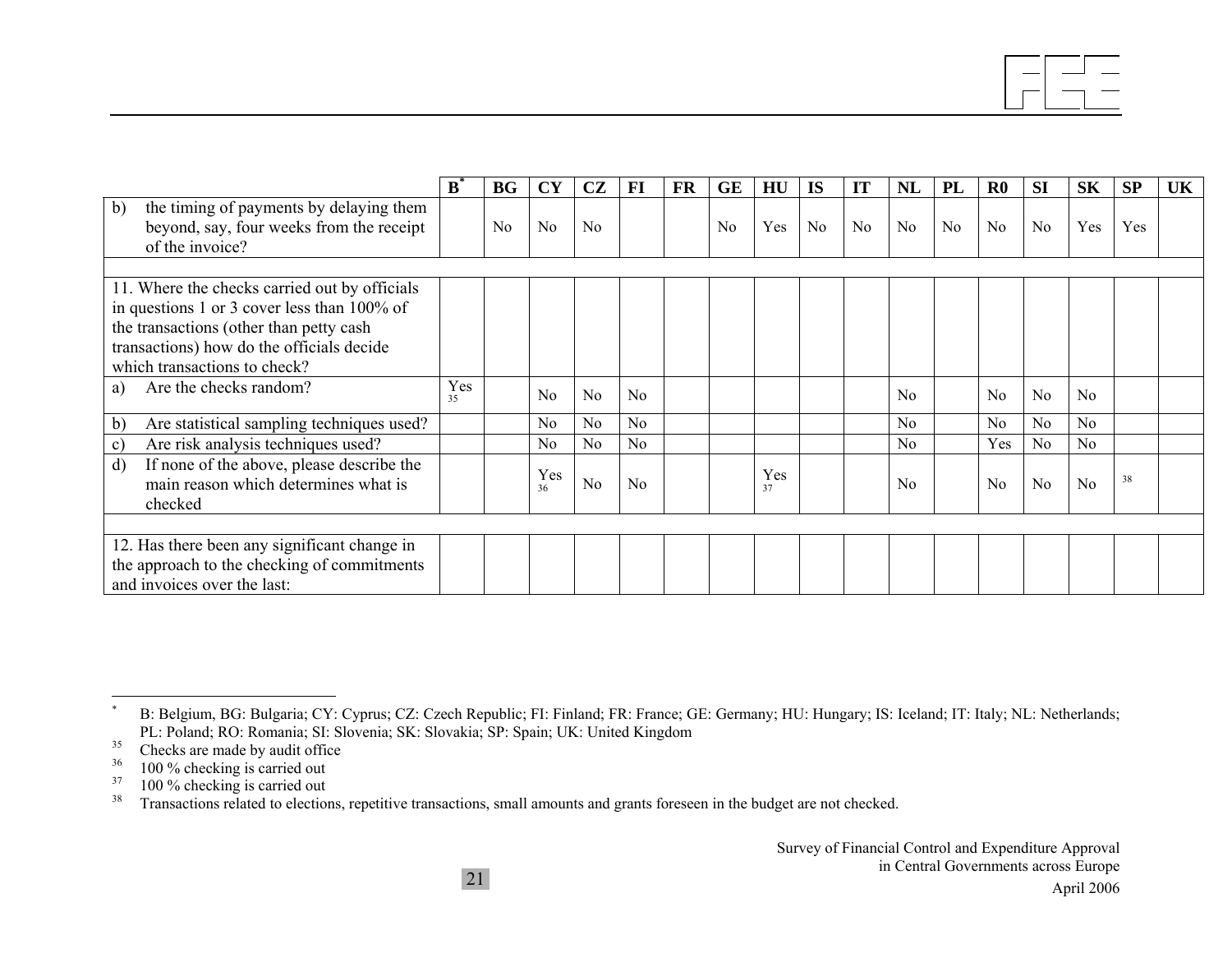|                                                          | $\mathbf{B}^{\text{*}}$ | <b>BG</b> | <b>CY</b>      | CZ             | FI | <b>FR</b>      | <b>GE</b> | HU             | <b>IS</b>      | IT             | <b>NL</b> | PL | $\bf R0$       | <b>SI</b>      | <b>SK</b> | SP | UK |
|----------------------------------------------------------|-------------------------|-----------|----------------|----------------|----|----------------|-----------|----------------|----------------|----------------|-----------|----|----------------|----------------|-----------|----|----|
| 2 years?<br>a)                                           | Yes<br>39               | Yes       | Yes            | Yes            |    |                |           | Yes            | Yes            |                |           |    |                | Yes            | Yes       | No | No |
| b)<br>5 years?                                           |                         |           |                |                |    |                | Yes       |                |                | Yes            |           |    |                |                |           | No | No |
| 10 years?<br>c)                                          |                         |           |                |                |    | Yes            |           |                |                |                |           |    | Yes            |                |           | No | No |
|                                                          |                         |           |                |                |    |                |           |                |                |                |           |    |                |                |           |    |    |
| 13. If the answer to question 11 is 'YES' then           |                         |           |                |                |    |                |           |                |                |                |           |    |                |                |           |    |    |
| what has caused the change? Is it due to:                |                         |           |                |                |    |                |           |                |                |                |           |    |                |                |           |    |    |
| Computerisation of systems?<br>a)                        | Yes                     |           | Yes            | No             |    | N <sub>0</sub> | Yes       | Yes            | No             | Yes            |           |    | N <sub>0</sub> | Yes            | No        |    |    |
| Increase in the volume of<br>b)<br>commitments/payments? |                         |           | N <sub>0</sub> | No             |    | N <sub>0</sub> |           | Yes            | No             | No             |           |    | Yes            | Yes            | No        |    |    |
| Shortage of staff?<br>c)                                 |                         |           | No             | N <sub>0</sub> |    | No             |           | N <sub>0</sub> | N <sub>0</sub> | No             |           |    | N <sub>0</sub> | N <sub>0</sub> | No        |    |    |
| Excessive delay in payments?<br>$\mathbf{d}$             |                         |           | N <sub>0</sub> | N <sub>0</sub> |    | N <sub>0</sub> |           | N <sub>0</sub> | N <sub>o</sub> | N <sub>0</sub> |           |    | N <sub>0</sub> | N <sub>0</sub> | No        |    |    |
| There was no perceived benefit?<br>e)                    |                         |           | N <sub>0</sub> | N <sub>0</sub> |    | N <sub>0</sub> |           | N <sub>0</sub> | N <sub>0</sub> | N <sub>0</sub> |           |    | N <sub>0</sub> | No             | No        |    |    |
| f)<br>Some other reason (Please specify)                 | Yes<br>40               |           | N <sub>0</sub> | Yes<br>41      |    | Yes<br>42      | Yes<br>43 |                | Yes<br>44      | N <sub>0</sub> |           |    | No             | Yes<br>45      | Yes<br>46 |    |    |

<sup>\*</sup> B: Belgium, BG: Bulgaria; CY: Cyprus; CZ: Czech Republic; FI: Finland; FR: France; GE: Germany; HU: Hungary; IS: Iceland; IT: Italy; NL: Netherlands; PL: Poland; RO: Romania; SI: Slovenia; SK: Slovakia; SP: Spain; UK: United Kingdom

<sup>&</sup>lt;sup>39</sup> Questions 12-13: In 2003, the processes of the budget department within the Ministry of Finance were 'redesigned' so that they would become more efficient and effective. These processes will be implemented gradually and the internal control procedures will be reinforced at the same time. Remark: These answers are only valid for the Ministry of Finance. Other departments can organise their internal control procedures in different ways (limited by the relevant legislation).

<sup>&</sup>lt;sup>40</sup> Reinforcement of internal control procedures can lead to more financial autonomy of the department.

<sup>&</sup>lt;sup>41</sup> Passing a law: Act on Financial Control in Public Administration and Amendments to Some Acts (the Act on Financial Control)<br><sup>42</sup> Pafore the referm financial controllers had the same control prectice, wherever they wer

Before the reform, financial controllers had the same control practice, wherever they were based (in central administrations or in local administrations); a major reform took place in 1996, with a re-orientation of the local administrations financial control towards more « global » controls and less "individual" controls.

 $^{43}$  Increase in efficiency

<sup>&</sup>lt;sup>44</sup> Organisational changes – benefits vs. cost

<sup>&</sup>lt;sup>45</sup> The activity of internal auditors and the Court of Audit  $\frac{46}{100}$  Legy of the new Act no. 500/0001 on Einengial Contra

Issue of the new Act no. 502/2001 on Financial Control and Internal Audit and modification of the system of ax-ante and on-going controls, issue of the internal legislative norms.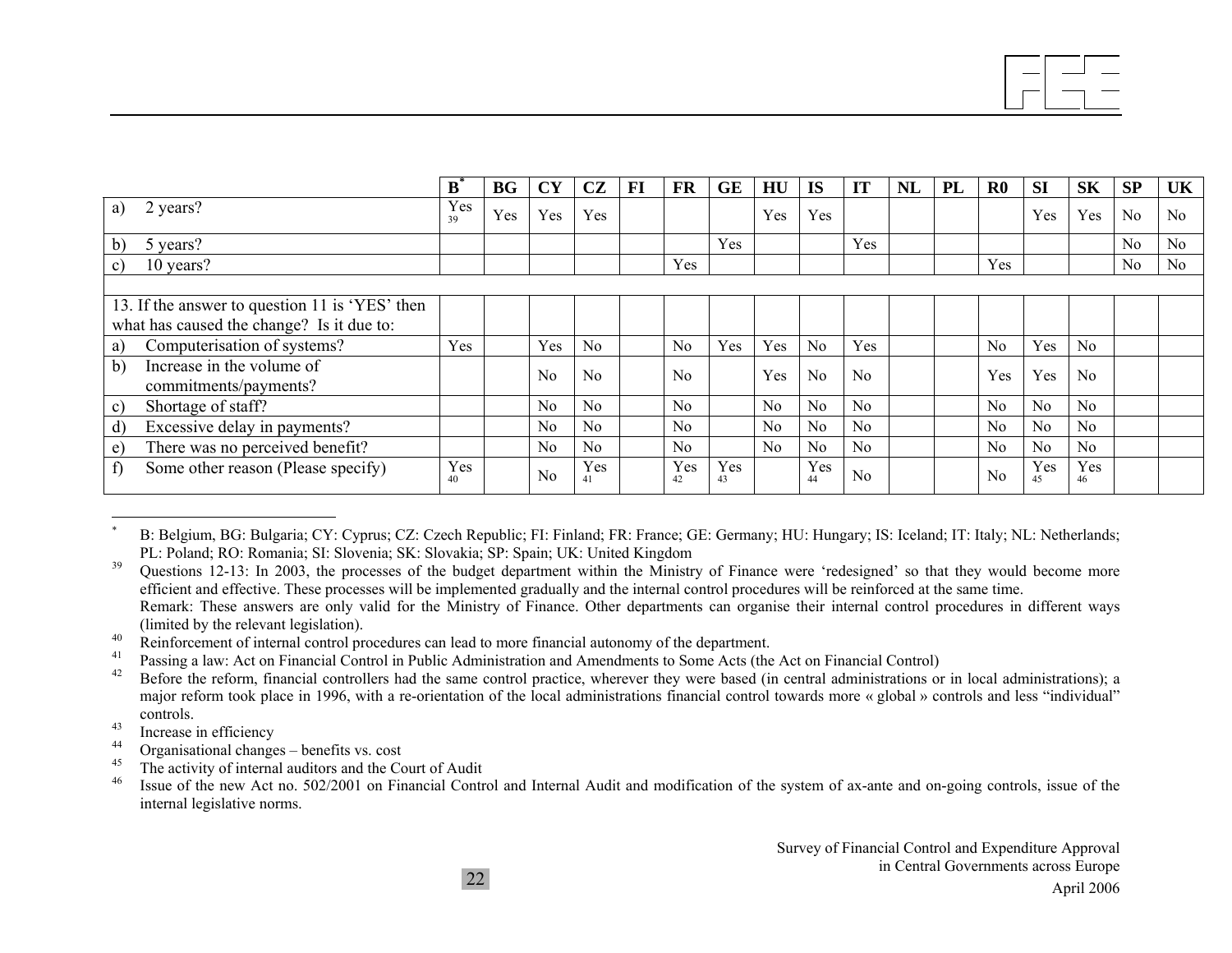|                                                                              | B | BG  | <b>CY</b> | CZ | FI  | <b>FR</b> | <b>GE</b>      | HU  | <b>IS</b> | IT | <b>NL</b>      | PL | $\bf R0$ | <b>SI</b>      | <b>SK</b>      | SP        | UK |
|------------------------------------------------------------------------------|---|-----|-----------|----|-----|-----------|----------------|-----|-----------|----|----------------|----|----------|----------------|----------------|-----------|----|
| 14. If the answer to question 11 is 'NO' then                                |   |     |           |    |     |           |                |     |           |    |                |    |          |                |                |           | 47 |
| why has there been no change? Is it because:                                 |   |     |           |    |     |           |                |     |           |    |                |    |          |                |                |           |    |
| It would require a change in the law?<br>a)                                  |   |     |           |    |     |           |                |     |           |    | Yes            |    |          | N <sub>0</sub> | N <sub>0</sub> |           |    |
| The external auditor would not agree?<br>b)                                  |   |     |           |    |     |           |                |     |           |    | No.            |    |          | N <sub>0</sub> | N <sub>0</sub> |           |    |
| It would require a re-organisation which<br>$\mathbf{c}$<br>is not possible? |   |     |           |    |     |           |                |     |           |    | $\rm No$       |    |          | N <sub>0</sub> | N <sub>0</sub> |           |    |
| There is another reason and if so please<br>$\mathbf{d}$<br>specify          |   |     |           |    | Yes |           |                |     |           |    | Yes<br>48      |    |          | N <sub>0</sub> | No             | Yes<br>49 |    |
|                                                                              |   |     |           |    |     |           |                |     |           |    |                |    |          |                |                |           |    |
| 15. Is any change currently being considered                                 |   |     |           |    |     |           |                |     |           |    |                |    | Yes      |                | Yes            | Yes       |    |
| to reform the arrangements for the control of<br>commitments and invoices?   |   | Yes | No        | No | Yes | Yes       | N <sub>0</sub> | Yes | No        | No | N <sub>0</sub> | No | 50       | No             |                | 52        | No |

B: Belgium, BG: Bulgaria; CY: Cyprus; CZ: Czech Republic; FI: Finland; FR: France; GE: Germany; HU: Hungary; IS: Iceland; IT: Italy; NL: Netherlands; PL: Poland; RO: Romania; SI: Slovenia; SK: Slovakia; SP: Spain; UK: United Kingdom

 $^{47}$  Not considered necessary.

 $^{48}$  System change would be necessary.

 $^{49}$  The system works properly.

The integration of the ex-ante financial control exclusively in the management responsibility sphere as well as the creation at the level of the Ministry of Public Finance of a Central Harmonization Unit of the Financial Management/Internal Control are taken into account.

 $51$  Planned internal audit in the year 2004 – it can recommend some changes computerization of the accounting and follow-up of the system of payments. Computerization of the State Treasury – system of payments and budgetary liability.

<sup>&</sup>lt;sup>52</sup> A new Budgetary Law has been approved in November 2003. The changes will affect the "essential aspects" evaluated in the "limited check", which will be increased with some aspects related to "value for money" and specially those referring to the budget stability.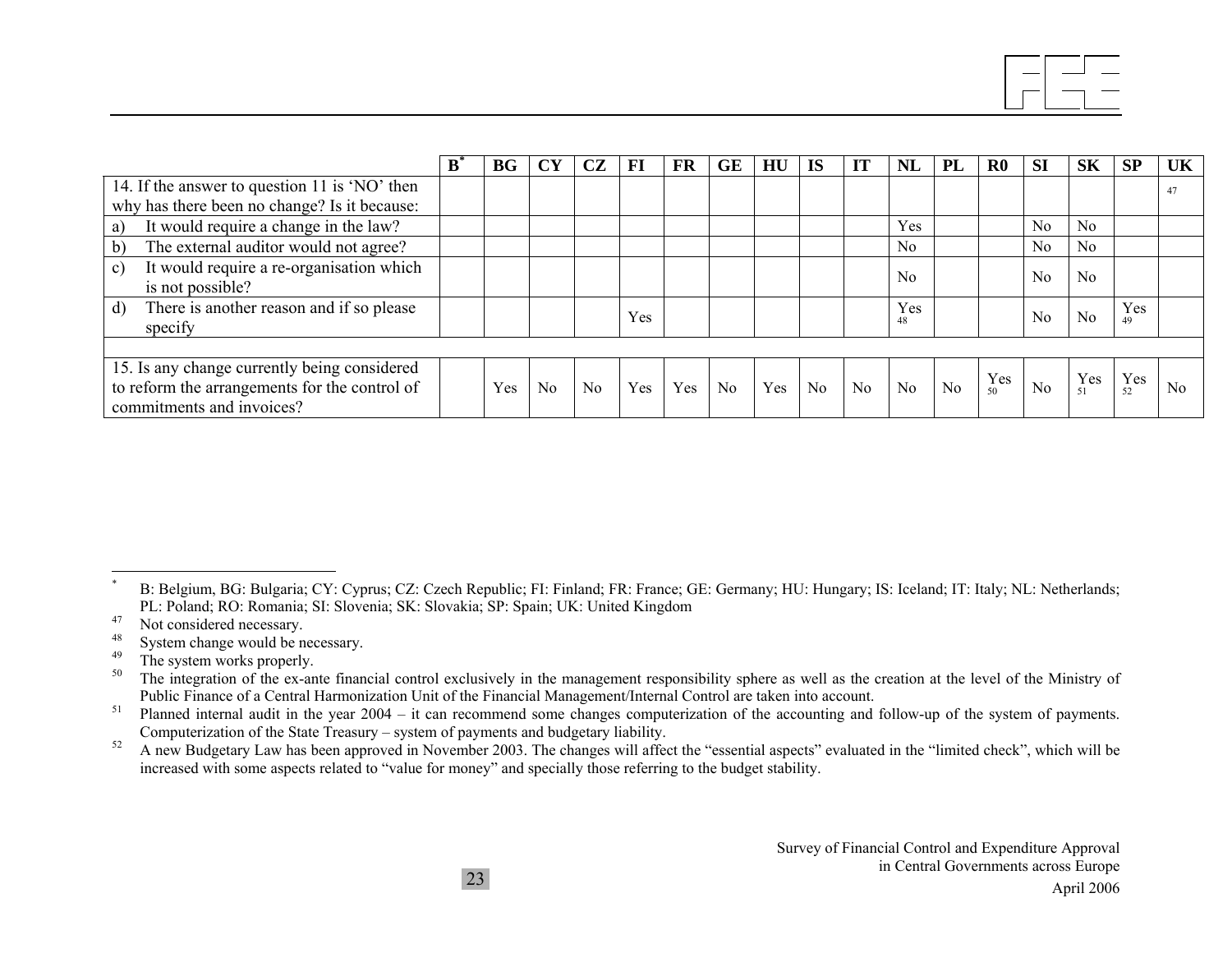

# **ANNEX 2: ENSURING GOOD FINANCIAL MANAGEMENT IN THE UNITED KINGDOM**

#### *by Chris Butler, Head of Audit Policy and Advice, HM Treasury, UK*  **Taken from Public Management Forum, SIGMA, Vol. V - N°6 - November/December 1999**

**Under the British system, department accounting officers in the central administration are responsible for obtaining prior approval from the Treasury for all expenditure. The National Audit Office helps to account for spending by auditing the accounts of departments, and conducting value-for-money audits (VFM or performance audits) or examinations of economy, efficiency and effectiveness in the use of resources. The following article addresses these and other aspects of the UK approach to ensuring sound financial management.** 

The United Kingdom maintains a decentralised system of controlling government expenditure. The Treasury, as Finance Ministry, plays several key roles within this system and has recently established a new regime for public expenditure. Spending plans by departments (ministries) are divided into 1) "departmental expenditure limits," which are fixed for three years, and 2) "annually managed expenditure," which cannot reasonably be subject to firm multi-year limits. The Treasury approves these spending plans before presenting them to Parliament for approval. The UK's public expenditure costs of European Community membership are all fully accounted for in Government plans. The Government thus ensures that taxpayers and Parliament are informed of the use of Community funds, and controls and audits these funds with the same care as it controls its own expenditure.

The Treasury appoints an accounting officer for each parliamentary vote, to manage the expenditure, ensure that money is used for the specific purpose intended by Parliament, and account for it at the end of the financial year. Normally the accounting officer is the most senior full-time official (e.g. the Permanent Secretary) of the department (the ministry). As part of their financial management duties, accounting officers are responsible for obtaining prior approval from the Treasury for all expenditure. Regular spending does not need specific authorisation, but new spending, not covered by the approved spending plans, requires Treasury approval.

#### **Parliament and the Auditors**

Auditors have a key role to play in accounting for spending. The Comptroller and Auditor General, the head of the National Audit Office (NAO), is an officer of Parliament and by virtue of his statutory position enjoys a high degree of independence. NAO staff audit the accounts of departments (certification or attestation audit), and may also conduct value-for-money (VFM) examinations of economy, efficiency and effectiveness in the use of resources. These latter examinations may lead to a report to the Public Accounts Committee of the Parliament. The Committee, when alerted by the Audit Office of a critical VFM report or a qualified audit report, cross-examines the relevant accounting officer. The hearings are published, and sometimes televised, adding to the discomfort of the accounting officer. In order to achieve good financial management, and hopefully reduce the likelihood of an adverse hearing in the Public Accounts Committee, the accounting officer is required by Treasury's manual *Government Accounting* to have an internal audit service. The Treasury sets the standards and practices in the *Government Internal Audit Manual* which internal auditors must follow.

> Survey of Financial Control and Expenditure Approval in Central Governments across Europe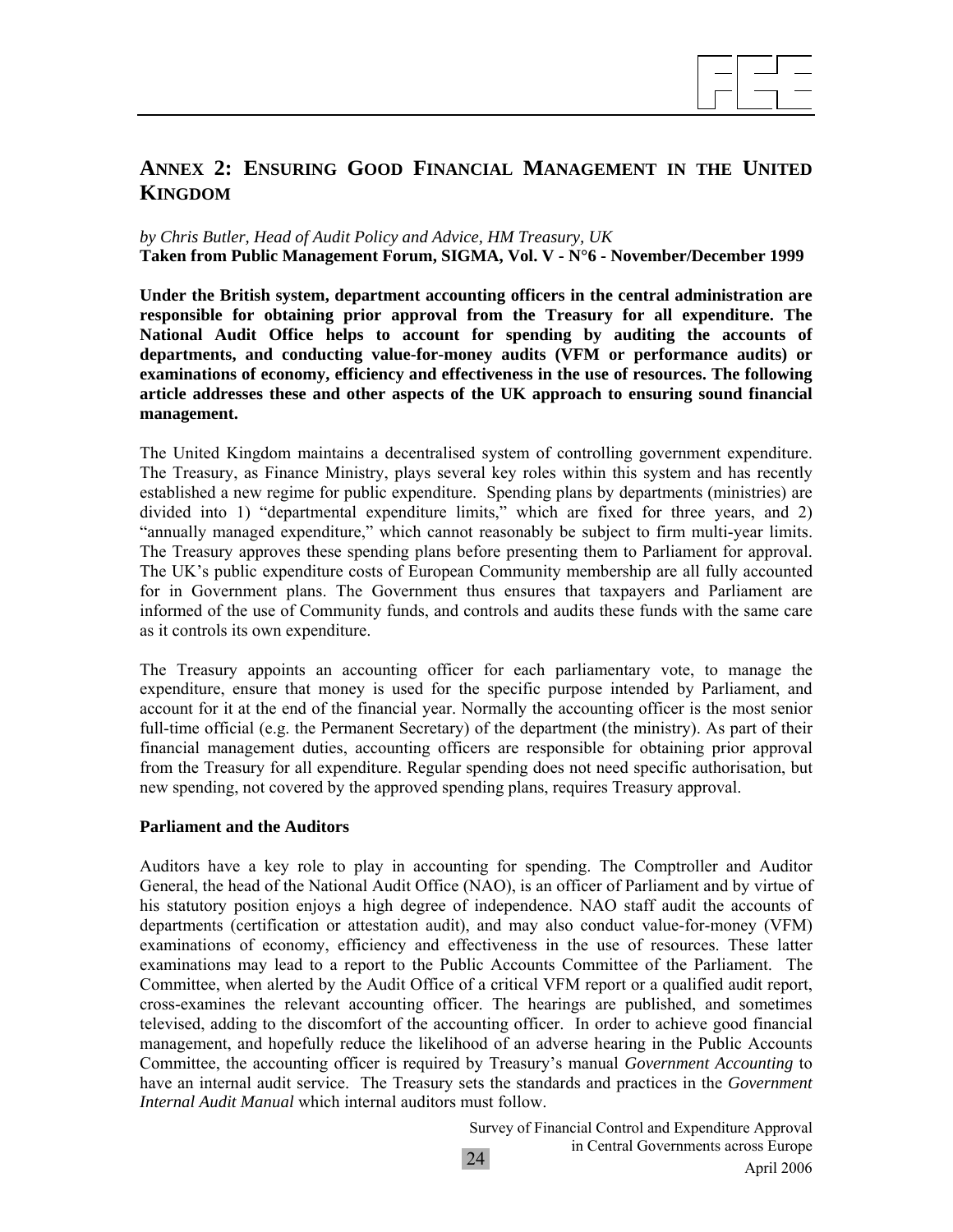#### **Internal Audit Gives Assurance**

All aspects of control, which concern the accounting officer, the Treasury and Parliament are covered by internal audit which appraises the current controls over the:

- Effectiveness of operations;
- Economical and efficient use of resources;
- Compliance with applicable policies, procedures, laws and regulations;
- Safeguarding of assets and interests from losses of all kinds, including those arising from fraud, irregularity or corruption;
- Integrity and reliability of information, accounts and data.

Internal audit assures the accounting officer on all these aspects. The results of individual audits are reported, and each year a summary report is issued with an audit opinion on the adequacy and effectiveness of the internal control system.

A new requirement obliges accounting officers to state each year that internal financial control has been reviewed within their organisation. This signed statement further emphasises the accountability of accounting officers and underlines the role internal audit plays in supporting them. In some cases, the accounting officer may be called before the Public Accounts Committee of Parliament to account for the way in which the department's resources have been employed in discharging its functions.

After many years of development, internal auditors in central government are ready to respond to these growing demands. British experience shows that the keys to making internal audit effective are to establish internal audit standards and to encourage professional training in internal audit. The Treasury's Audit Policy and Advice team maintains the standards and continues to encourage innovation and development of best practice.

#### **Note**:

Since this annex was written a system of devolution has been introduced in the UK and there are now additional bodies with responsibility for Scotland, Wales and Northern Ireland.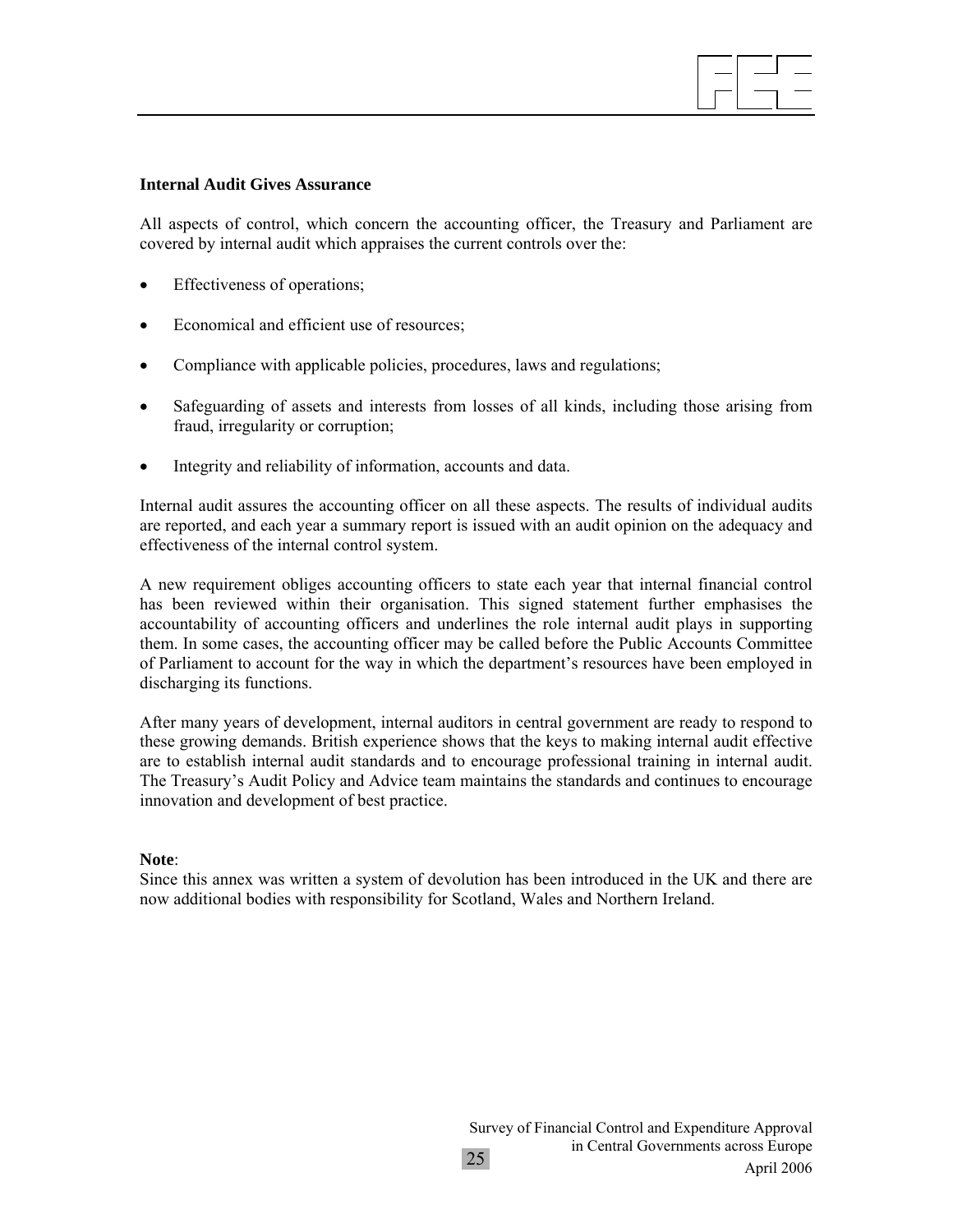

# **ANNEX 3: PORTUGAL'S FINANCIAL CONTROL SYSTEM**

*By Vitor Caldeira, Member of the European Court of Auditors, Luxembourg*  **Taken from Public Management Forum, SIGMA, Vol. V - N°6 - November/December 1999**

**This article describes the system of financial control in Portugal. The Portuguese system is a modernised version of an Inspectorate General of Finance model, with emphasis on** *ex-post* **controls and co-ordination of controls by a centrally placed government body.** 

#### **External Versus Internal Control**

Portugal's system of financial control is based on a model that distinguishes between different types and levels of control, including a clear separation between external and internal control functions. The Parliament exercises external control at the political level, while the Court of Audit, in its capacity as an independent, sovereign court, does so at the judicial level. In its capacity as the country's supreme audit institution, the Court of Audit is at the same time responsible for performing the external audit function.

Internal control is carried out by bodies which determine their own working methods, including the inspectorates general in each ministry and by other audit bodies which are assigned internal control tasks. These tasks include the verification, follow-up, evaluation and provision of information concerning legality, regularity and good management of activities, programmes, projects, and operations carried out by public or private entities. Private entities which receive national, EU or other public funds are subject to internal control.

Taking into account the Portuguese control experience of the EU structural funds, a coordinated system for the internal control of the state financial administration was put in place in 1998. This system covers budgetary, economic and financial domains as well as other assets, and aims to ensure clear, coherent control. The system must guarantee that:

- All areas are controlled;
- None are subject to double examination;
- Each level of control respects its area of competence; and
- That common and accepted audit methodology is used.

#### **The Internal Control System**

The organisation of internal control in Portugal is divided into three levels:

- 1) Micro level management;
- 2) Sectoral control;
- 3) High level or horizontal control.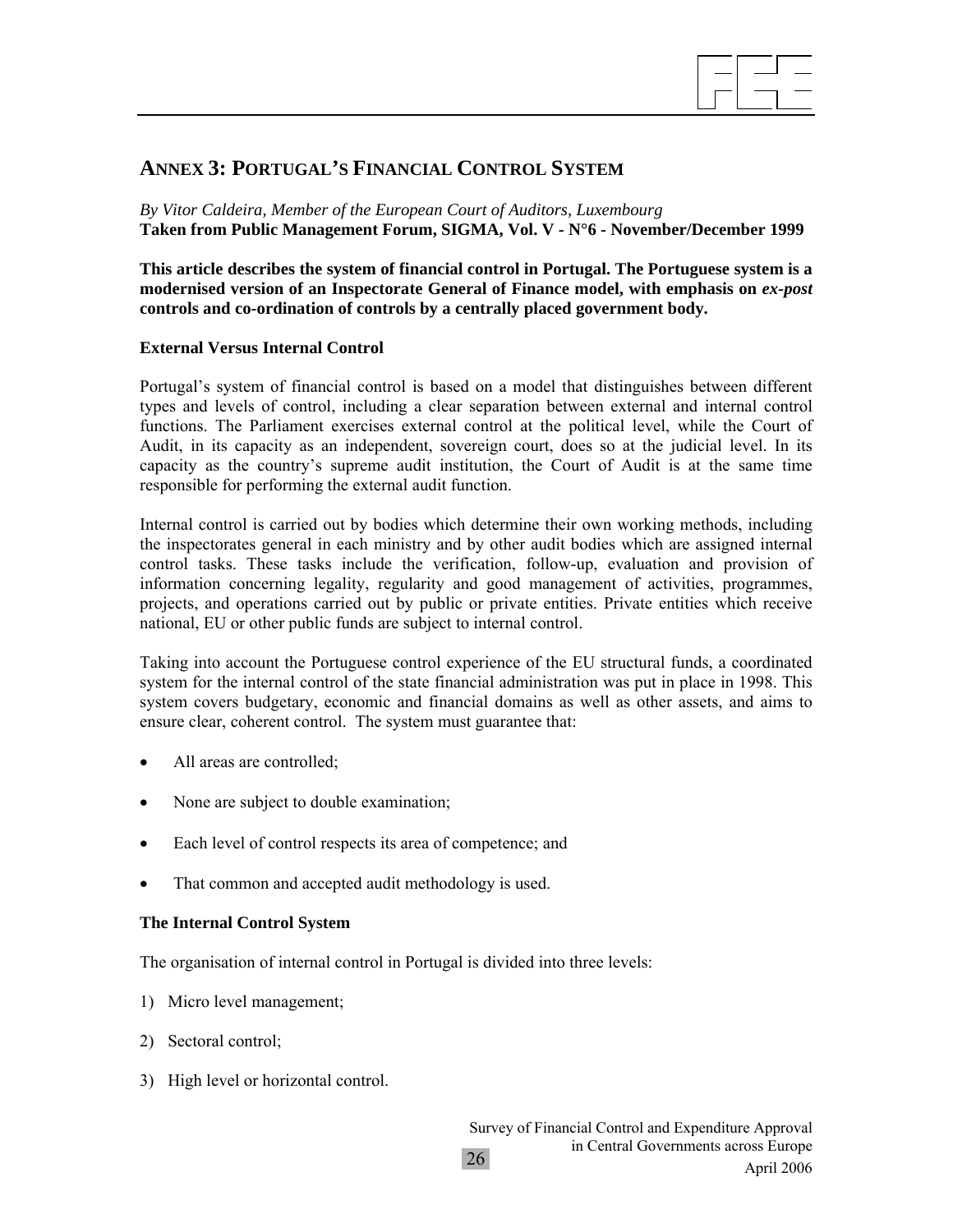

At the horizontal or high level of internal control, there are three bodies: the Inspectorate General of Finance, which is the control institution responsible for the overall financial control of all public revenue and expenditure, the General Budget Directorate, responsible for the horizontal control of the implementation of the state budget and the Financial Management Institute of Social Security, responsible for the social security budget horizontal control.

At the sectoral level of internal control, there is a network of audit bodies. These include those entities charged with organic, functional, or even regional internal control tasks, such as Inspectorates (for example, the General Health Inspectorate or Regional Finance Inspectorates of Madeira or Açores). Sectoral control concentrates on assessing the soundness of the organisation, reliability, and activity of internal control at the micro level.

At this first (micro) level of the system, control occurs in operational units implementing management activities of public funds. The audit sections of these units perform the controls. The verification and follow up of the management activities and decisions is the main task of these internal audit functions, which are fundamental inputs to the work of the higher levels of control.

#### **The Inspectorate General of Finance**

The Inspectorate General of Finance enjoys a key position in the system. It reports directly to the Minister of Finance and it functions, among other things, as the national liaison body with the European Commission in the field of financial control.

It carries out three types of *ex-post* controls:

- 1) **Financial control or audit.** The objective is to give an opinion on the financial and accounting systems and the procedures of internal control of entities under public law, such as public enterprises, and paying agencies for EU Agricultural Funds;
- 2) **Control of legal conformity and financial regularity.** The goal is to provide an assessment of legal and administrative conformity, regularity of administration and systems of financing and financial management;
- 3) **Financial management control or "performance audit".** This is an examination of the extent to which public organisations or agencies have used financial, human and other resources in an economic, effective and efficient manner in the implementation of their objectives.

The second and third forms of control are carried out in a co-ordinated fashion across the state financial administration.

With this system, Portugal has succeeded in meeting the basic EU requirements on financial control and in introducing a more efficient audit and financial control system that has improved the value-added of controls of state budget funds.